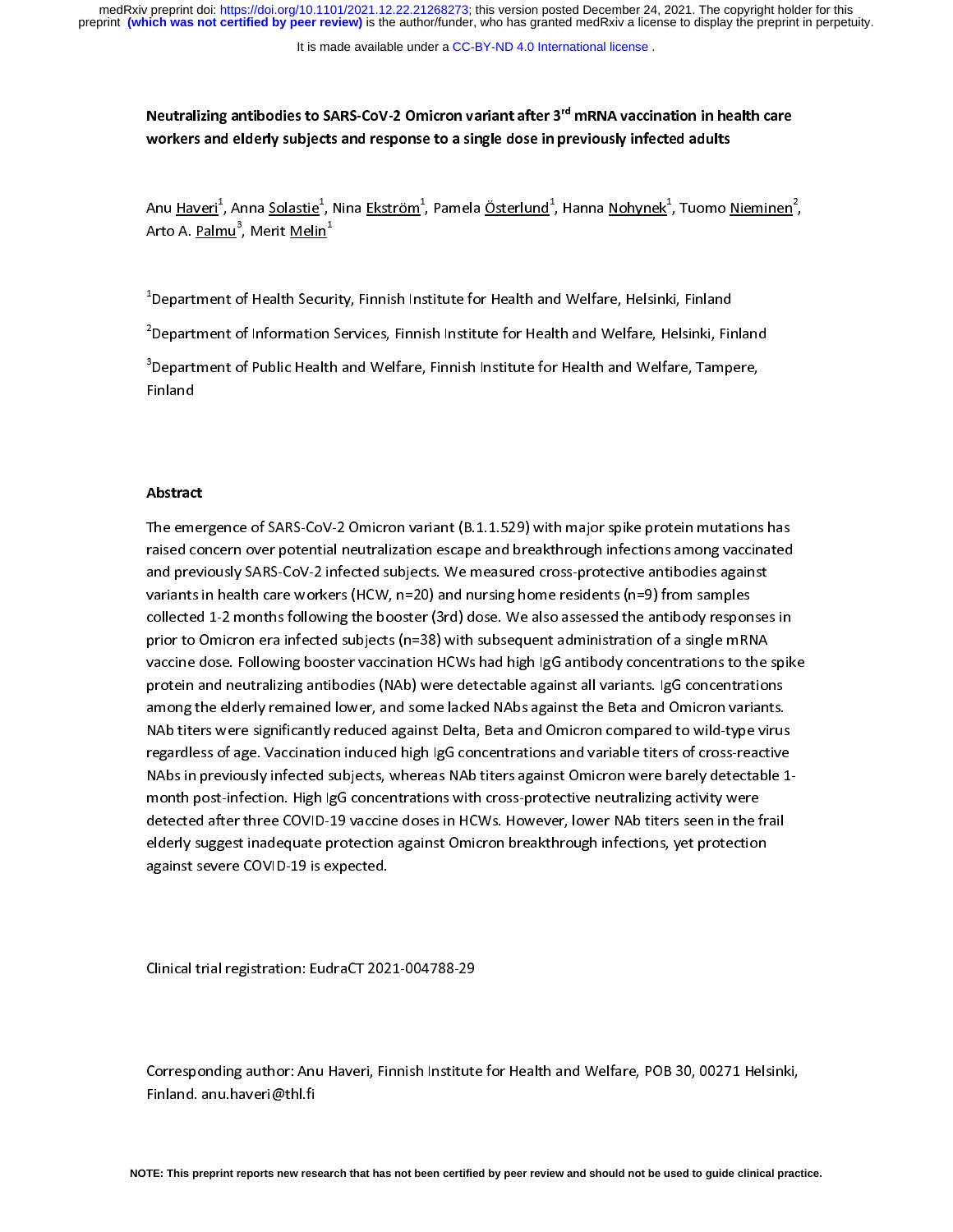It is made available under a [CC-BY-ND 4.0 International license](http://creativecommons.org/licenses/by-nd/4.0/) .

Keywords: SARS-COV-2, neutralizing antibodies, variants of concern, vaccination, COVID-19<br>Abbreviations: BAU: Binding antibody unit concentration; COVID-19: Coronavirus Disease 2019;<br>GMC: Geometric mean concentration; GMT: ノハト Abbreviations: Bautisming and teach interations: Bautismin (1999)<br>Abbreviations: BAU: Binding and the Microsofter Computer of Microneutralizing antibody; RBD:<br>Receptor-binding domain; SARS-CoV-2: Severe acute respiratory s GMC: Geometric means concern concerns mean and the MTM: Mean titler means of Microneutralization test; mRNA: Messenger ribonucleic acid; NAb: Neutralizing antibody; RBD:<br>Receptor-binding domain; SARS-CoV-2: Severe acute re Receptor-binding domain; SARS-CoV-2: Severe acute respiratory syndrome coronavirus 2; SFL: Full<br>length spike glycoprotein; anti-S IgG: IgG antibodies to spike protein; VE: Vaccine effectiveness; VO<br>Variants of concern; WT: length spike glycoprotein; anti-S IgG: IgG antibodies to spike protein; VE: Vaccine effectiveness; VOC: length spike glycoprotein; and suggerings antibodies to spike protein; VE: Vaccine effectiveness; VE: Vaccine<br>Variants of concern; WT: Wild-type  $\frac{1}{\sqrt{2}}$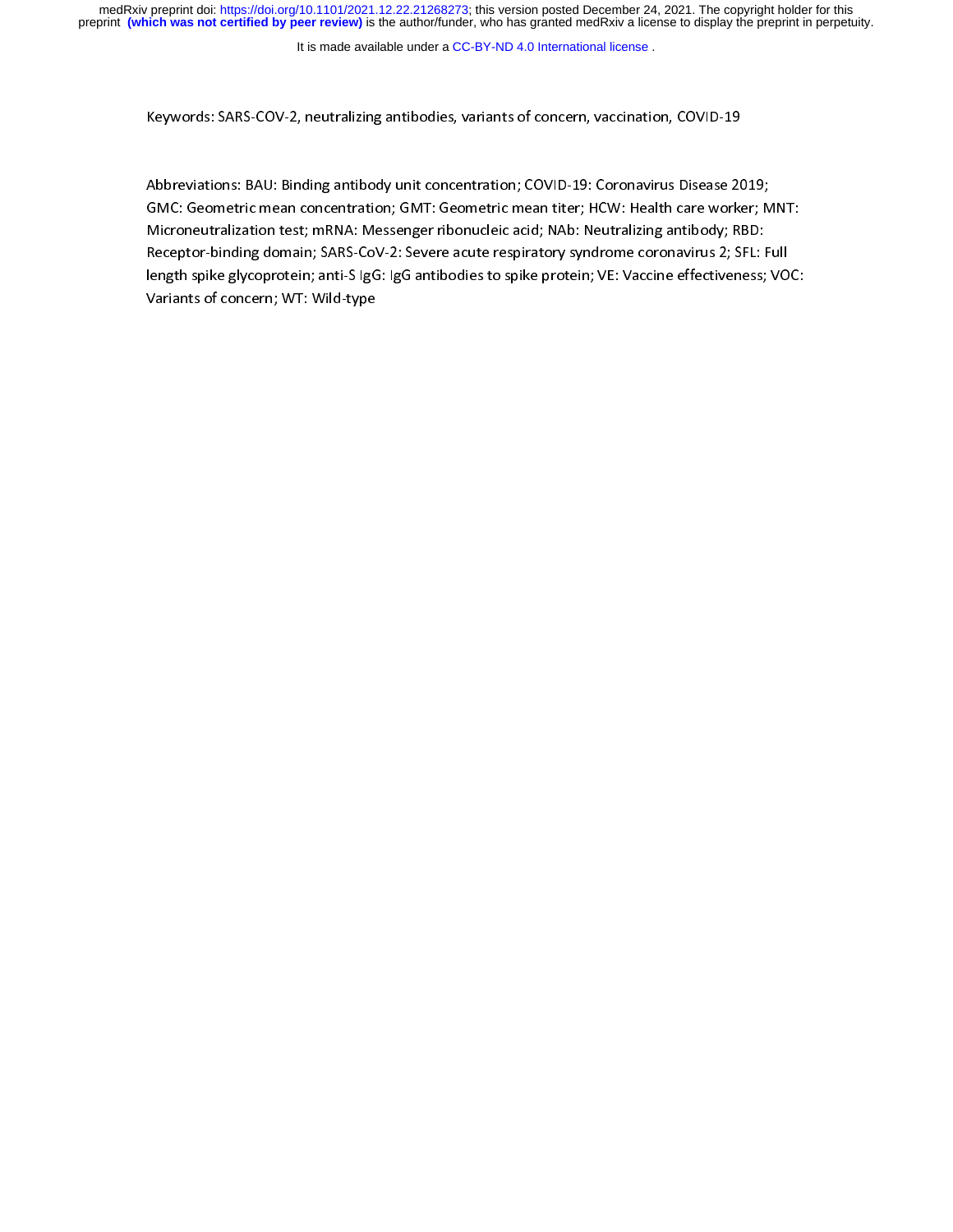It is made available under a [CC-BY-ND 4.0 International license](http://creativecommons.org/licenses/by-nd/4.0/) .

### Introduction

Omicron variant as a Variant of Concern (VOC) (1). The Omicron variant has been shown to be<br>antigenically more distant from the original SARS-CoV-2 vaccine strain than the previously most<br>distant VOC strains Beta and Delta antigenically more distant from the original SARS-CoV-2 vaccine strain than the previously mos<br>distant VOC strains Beta and Delta (2).<br>Omicron shares several mutations in the receptor binding domain (RBD) with previously i

distant VOC strains Beta and Delta (2).<br>Omicron shares several mutations in the receptor binding domain (RBD) with previously identified<br>variants of concern, including Beta (K417N, N501Y) and Delta (T478K). These mutations distant VOC strains Beta and Delta (2).<br>Omicron shares several mutations in the<br>variants of concern, including Beta (K4:<br>ability of the variants to resist the neut variants of concern, including Beta (K417N, N501Y) and Delta (T478K). These mutations influence t<br>ability of the variants to resist the neutralizing activity of antibodies (3-6). Omicron has several<br>additional mutations in variants of concern, including Beta (M1211), including and Delta (N1711), including the variants of concernsive<br>ability of the variants to resist the neutralizing activity of antibodies (3-6). Omicron has several<br>additiona additional mutations in the RBD, including E484A (7), that are likely to further enhance its abilit<br>escape neutralizing antibodies (NAbs) and suggest a significant potential for vaccine escape<br>compared with the Delta varia escape neutralizing antibodies (NAbs) and suggest a significant potential for vaccine escape<br>compared with the Delta variant (8).<br>Omicron has an increased growth rate, household transmission risk and secondary attack rate

compared with the Delta variant (8).<br>Omicron has an increased growth rate, household transmission risk and secondary attack rate<br>compared to the Delta variant (9) and it is expected to become the dominant strain worldwide. compared with the Omicron has an increased growth rat<br>Compared to the Delta variant (9) and<br>has resulted in urgent administration Compared to the Delta variant (9) and it is expected to become the dominant strain worldwide<br>has resulted in urgent administration of booster vaccinations and development of variant-spec<br>vaccine compositions. has resulted in urgent administration of booster vaccinations and development of variant-specific<br>vaccine compositions.<br>Both COVID-19 mRNA vaccines were initially shown to be highly immunogenic, also among elderly

vaccine compositions.<br>Both COVID-19 mRNA vaccines were initially shown to be highly immunogenic, also among elderly<br>subjects (10, 11), and were found to be 94 to 95% effective in preventing wild-type (WT) SARS-CoV-2 vaccine components.<br>Both COVID-19 mRNA<br>subjects (10, 11), and v<br>infection in short-term Both COVID-19 manning manning manning manning manning manning manning manning manning manning<br>subjects (10, 11), and were found to be 94 to 95% effective in preventing wild-type (WT) SARS-CoV<br>has been shown to be slightly subjects (20, 22), and were found to be 91 to be 91 to 91 to 91 to 91 to 91 to 91 to 91 to 91 to 91 to 91 to 9<br>infection in short-term after the second dose (12, 13). Effectiveness against Delta variant infection<br>has been infection in short-term after the second dose (12, 13). Effectiveness against Delta variant infection has been shown to be slightly lower but remains relatively good at over 80% during the first 3<br>months, yet lower in the elderly (14). However, longer follow-up data from vaccine effectiveness (VE) studies has indicated that protection wanes more steeply against Delta variant infection. In t<br>elderly, substantial waning to low VE levels of 20% after 5 months has been reported following th<br>second vaccine dose (14) elderly, substantial waning to low VE levels of 20% after 5 months has been reported following the second vaccine dose (14). For Omicron variant infection, first VE estimates show considerable and rapid waning after 2 vacc second vaccine dose (14). For Omicron variant infection, first VE estimates show considerable and rapid waning after 2 vaccine doses, but restoration of high effectiveness after a mRNA booster (15,<br>16).<br>NAb levels are highly predictive of protection against infection and clinical disease (17). However, no

rapid waning after 2 vacants after), but restoration of high effectivences after a minimized steep (15).<br>NAb levels are highly predictive of protection against infection and clinical disease (17). However, no<br>absolute anti ,<br>NAb<br>abso<br>(18). absolute antibody titer threshold has been established as a correlate of protection for SARS-CoV-2<br>(18). Omicron has been shown to escape vaccine-induced humoral immunity; substantially reduced<br>NAb titers have been seen in (18). Omicron has been shown to escape vaccine-induced humoral immunity; substantially reducec<br>NAb titers have been seen in recently vaccinated subjects (2, 19, 20). Also, substantial ability to<br>evade immunity from prior i ( $\overline{1}$ ). On titlers have been seen in recently vaccinated subjects (2, 19, 20). Also, substantial ability to<br>evade immunity from prior infection has been suggested (21). However, previously infected subject:<br>with subse evade immunity from prior infection has been suggested (21). However, previously infected sub<br>with subsequent vaccination were found to retain relatively high neutralization titers (19).<br>In this study we measured the NAb t

with subsequent vaccination were found to retain relatively high neutralization titers (19).<br>In this study we measured the NAb titers against a WT virus, and three variants isolated in Finland<br>during 2021: Beta (B.1.351). with subsequent vacuum in the found to retain relatively high neutralization were (22).<br>In this study we measured the NAb titers against a WT virus, and three variants isolated in<br>during 2021; Beta (B.1.351), Delta (B.1.61 In this study we measured the NAB titlers against a WT with NAB (B.1.1.529) in health care workers (HCV) and elderly subjects, who received a booster vaccination 6 to 9 months after the second dose. We also measured NAb re and elderly subjects, who received a booster vaccination 6 to 9 months after the second dose. We<br>also measured NAb responses against Beta, Delta and Omicron as well as Alpha (B.1.1.7) to a single<br>vaccination in prior to Om also measured NAb responses against Beta, Delta and Omicron as well as Alpha (B.1.1.7) to a single<br>vaccination in prior to Omicron era infected subjects and compared the NAb titers to the peaking<br>antibody response 1 month vaccination in prior to Omicron era infected subjects and compared the NAb titers to the peaking<br>antibody response 1 month after infection. vantibody response 1 month after infection.<br>
and compared subjects and compared the peaking of peaking of peaking of peaking of peaking of peaking of peak<br>
and the peaking of peaking of peaking of peaking of peaking of pea antibody response 1 month after infection.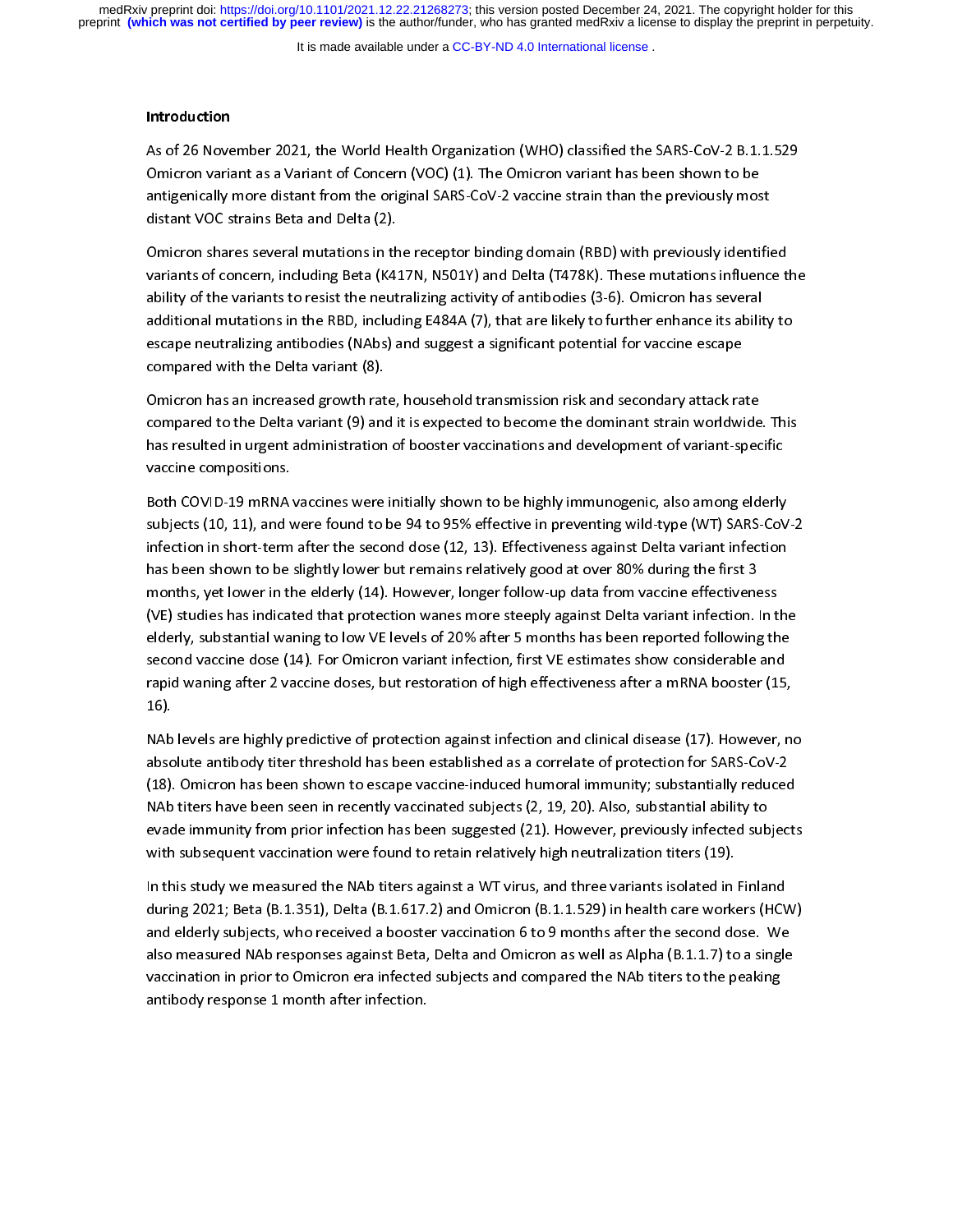It is made available under a [CC-BY-ND 4.0 International license](http://creativecommons.org/licenses/by-nd/4.0/) .

## Results<br>Higher I<br>HCW co Higher IgG antibody concentrations to the SARS-CoV-2 spike protein after booster vaccination in HCW compared to elderly

To estimate the extent of the extent of the extent of the protein (anti-S IgG) and NAb titers from<br>HCWs and elderly subjects sampled  $\geq$ 21 days after the 3<sup>rd</sup> vaccine dose (Figure 1, Table 1). We foun<br>that the anti-S Ig measured the concentration of IgG and the concentration of IgG and the concentration of IGWs and elderly subjects sampled  $\geq$ 21 days after the 3<sup>rd</sup> vaccine dose (Figure 1, Table 1). We f<br>that the anti-S IgG geometric me HCWs and elderly subjects sampled ≥21 days after the 3<sup>ra</sup> vaccine dose (Figure 1, Table 1). We found<br>that the anti-S IgG geometric mean concentrations (GMCs) 21 to 42 days following a booster dose<br>(Comirnaty) were 1.4 (R that the anti-S IgG geometric mean-following the anti-S I and y the anti-S in HCWs compared to the elderly. The anti-S IgG GMCs were equally high in HCWs sampled at 43 to 77 days after the booster compared to those sampled (elderly. The anti-S IgG GMCs were equally high in HCWs sampled at 43 to 77 days after the booster,<br>compared to those sampled earlier. Subjects who received a Spikevax booster had 2.2 (RBD) to 2.5-<br>fold (SFL) anti-S IgG GM ompared to those sampled earlier. Subjects who received a Spikevax booster had 2.2 (RBD) to 2.5-<br>fold (SFL) anti-S IgG GMCs compared to those who were vaccinated with Comirnaty. None of the<br>differences were statistically s fold (SFL) anti-S IgG GMCs compared to those who were vaccinated with Comirnaty. None of the differences were statistically significant (Kruskall-Wallis) due to the very small number of subjects.

### Booster vaccination induced variable concentrations of cross-neutralizing antibodies

Following booster vaccination, we observed measurable NAb titers and likely strong and moderate cross-protection against Delta and Beta variants tested in HCWs, respectively (Figure 2, Table 1).<br>NAb titers to Omicron were decreased by 91% and 96% (*P<*.001 and *P*=.0021, Wilcoxon rank sum<br>test) compared to WT SARS-Co cross-protection against Delta and Delta Minimi Protection Apple Dirty (Figure 2, Table 2, Table 2, Nickel 2, N<br>The Magnetics compared to WT SARS-CoV-2 in HCW and elderly, respectively. NAb titers to Beta variant we<br>decrea NAB TO COMPARE CONSULTED THE MADE THE MADE TRIP OF THE MADE TRIP OF THE MADE TRIP OF THE MEST (PER DECREASED MA<br>decreased by 80% and 93% (P<.001 and P=.0053) and NAb titers to Delta variant were decreased<br>61% and 87% (P=.0 test, sumper such that the WT Saramon and the University, respectively. The asset of the decreased by a decreased by  $61\%$  and  $87\%$  ( $P=023$  and  $P=029$ ) compared to NAb to WT SARS-CoV-2, in HCWs and elderly, respective decreased by 80% and 83% (P. 1892 and P. 1892) and This Theoreton Burdentum Theoreton ay<br>61% and 87% (P=.023 and P=.029) compared to NAb to WT SARS-CoV-2, in HCWs and elderly,<br>respectively (Figure 3). The NAb titers agains For and 87% (Piezz and Piezz) computed to the CoVI-2 mini-1023 and 3.6-fold against Om<br>in HCWs compared to elderly, sampled 21 to 42 days following the Comirnaty booster vaccina<br>(Table 1). The NAb titers against Delta were in HCWs compared to elderly, sampled 21 to 42 days following the Comirnaty booster vaccination<br>(Table 1). The NAb titers against Delta were 4.4-fold, and 3.6-fold compared to Omicron in HCW are elderly, respectively. Furth (Table 1). The NAb titers against Delta were 4.4-fold, and 3.6-fold compared to Omicron in HCW and elderly, respectively. Furthermore, 2/7 of the elderly did not have NAb to Omicron despite receiving

### booster dose only 21-42 prior.<br>A single vaccine dose induced high IgG concentrations and variable NAb titers in previously<br>infected subiects and in the state of the state of the state of the state of the state of the state of the state of the state of<br>Infected subjects A single vaccine dose induced high IgG concentrations and variable NAb titers in previously infected subjects

We measured anti-S IgG concentrations and NAb titers from samples collected from previously<br>infected subjects at 1-2 months following a laboratory-confirmed SARS-CoV-2 infection by WT<br>(n=13), Alpha (n=20) or Beta variant ( (n=13), Alpha (n=20) or Beta variant (n=5). The anti-S IgG concentrations measured at 26-70 days<br>after infection were on average 6.3 and 6.4 BAU/ml for RBD and SFL, respectively. The anti-S IgG<br>levels after infection and s (n=2), Alpha (n=2) or Beta variant (n=5). The anti-S IgO concentration in the alternative at 26-70 days<br>after infection were on average 6.3 and 6.4 BAU/ml for RBD and SFL, respectively. The anti-S IgG<br>levels after infectio after infection and single dose of Comirnaty COVID-19 vaccine are presented in<br>Supplementary figure S2.<br>Infection induced strongest NAb titers against the homologous variant strain, but only moderate

Infection induced strongest NAb titers against the homologous variant strain, but only moderate or<br>low cross-protection against other variants (Figure 4). For Omicron, infection by heterologous Supplementary<br>Infection induced stronge<br>Iow cross-protection agair<br>Variant induced no NAb tit Iow cross-protection against other variants (Figure 4). For Omicron, infection by heterologous<br>variant induced no NAb titers in subjects who had had WT or Beta variant infection, and only 1<br>subject with prior Alpha variant variant induced no NAb titers in subjects who had had WT or Beta variant infection, and only 1<br>Subject with prior Alpha variant infection had borderline positive NAb titer against Omicron.<br>We then measured NAb from samples

subject with prior Alpha variant infection had borderline positive NAb titer against Omicron.<br>We then measured NAb from samples collected from the previously infected subjects who had<br>received a single COVID-19 vaccine dos subsection<br>We then measured NAb from samples collected from the previously infected subjects who h<br>Induced very strong anti-S IgG responses (16 to 27-fold, for RBD and SFL, respectively), and tit The measured and the number of the therm measured protected, interesting the measured and single<br>induced very strong anti-S IgG responses (16 to 27-fold, for RBD and SFL, respectively), and the<br>IgG concentrations were comp induced very strong anti-S IgG responses (16 to 27-fold, for RBD and SFL, respectively), and the anti-S<br>IgG concentrations were comparable to the levels following a Comirnaty booster dose in HCWs (75<br>vs 130 BAU/mI for RBD IgG concentrations were comparable to the levels following a Comirnaty booster dose in HCWs (75) vs 130 BAU/ml for RBD and 140 vs 170 BAU/ml for SFL) 21-77 days post booster dose. Most vs 130 BAU/ml for RBD and 140 vs 170 BAU/ml for SFL) 21-77 days post booster dose. Most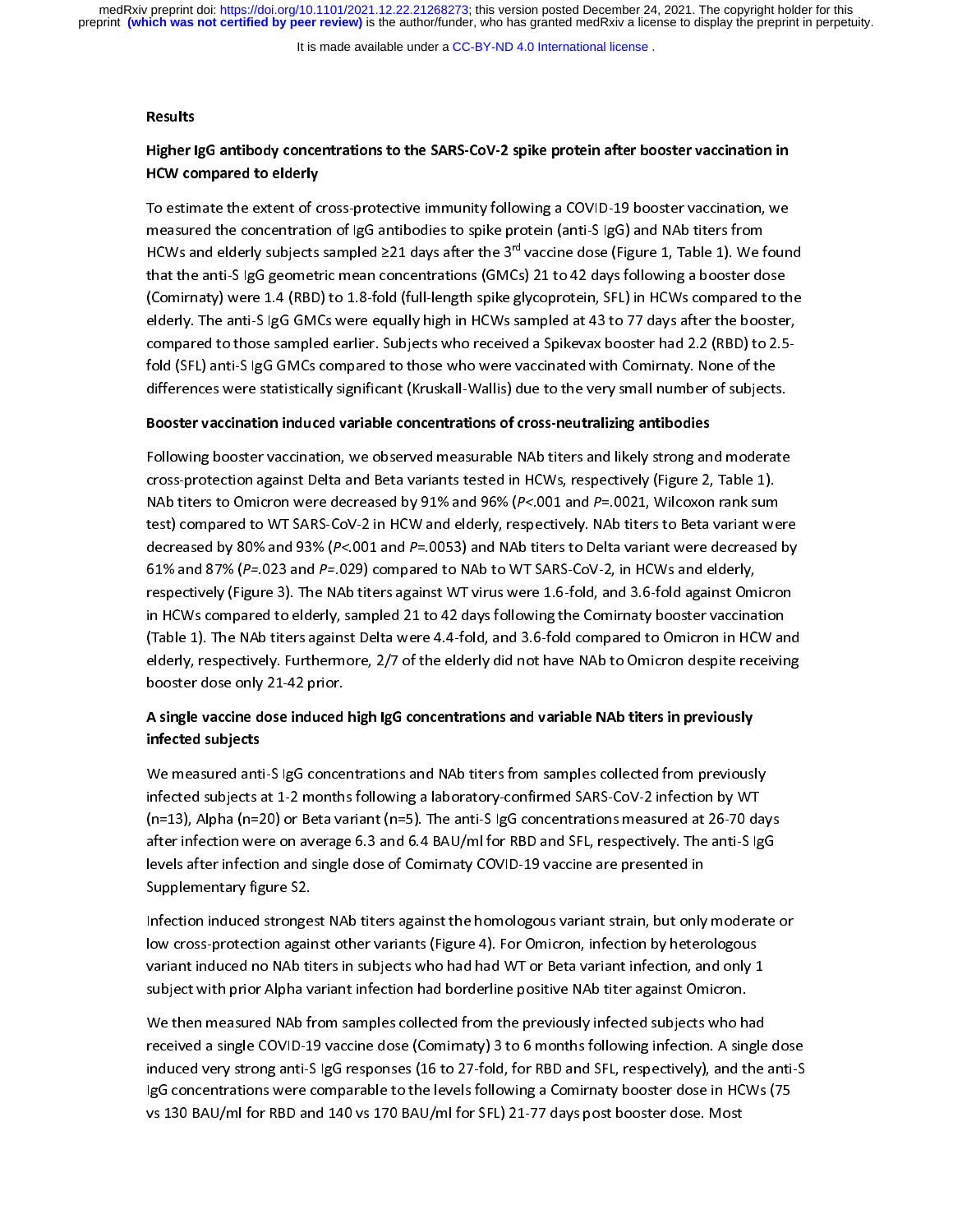It is made available under a [CC-BY-ND 4.0 International license](http://creativecommons.org/licenses/by-nd/4.0/) .

importantly, we measured a marked increase in cross-protective antibody responses in previously<br>infected subjects against all variants, inducing Omicron (Figure 4). The NAb titers remained elevated<br>for at least 2 months fo for at least 2 months following vaccination.<br> $\frac{1}{2}$ 

# for at least 2 months following vacancel in<br>Discussion Discussion

|<br>|<br>| Following a booster vaccine dose, we found high anti-S IgG and detectable NAb concentrations suggesting cross-<br>protection against all variants among HCWs. The anti-S IgG concentrations and the ability to<br>neutralize variant  $\omega$  ap to 2.5 months following the booster. However, among the nan eluchy living in resident protection against all variants anong terms in the anti-s ignormalized and the anti-s and y re-<br>neutralize variants including Omicron remained equally high in samples collected from HCW<br>to up to 2.5 months following the bo to up to 2.5 months following the booster. However, among the frail elderly living in residential care<br>home the antibody concentrations measured a month after the booster dose were lower compared<br>to those among HCW and not home the antibody concentrations measured a month after the booster dose were lower compared

to those among HCW and not all subjects had NAbs against the Beta and Omicron variants.<br>The age-dependency of the antibody responses suggests that protection against breakthroug<br>infections following a booster dose may be p The age-dependency of the antibody responses suggests that protection against breakthrough The agency of the allowing a booster dose may be partial and transient in the frail elderly. Antibody<br>The apponses to COVID-19 vaccination have been shown to correlate negatively with age; vaccinat<br>Induces highest antibody infections following a booster dose may be partial and transient in the frail election, responses to COVID-19 vaccination have been shown to correlate negatively with age; vaccininduces highest antibody responses in younge responses to COVID-19 vacant material to COVID-19 vacant in graves, and with all speaking induces highest antibody responses in younger subjects, and lower among subjects aged 65 and older (11, 22, 23). The concentration o induces ingular and the procentration of NAbs has also been shown to decline faster with increasingle (24, 25).<br>age (24, 25).<br>Furthermore, the response to a booster vaccination is likely dose dependent. The mRNA content

older (11, 22, 23). The concentration of NAbs has also been shown to decline faster with increasing age (24, 25).<br>Furthermore<br>the Comirnat<br>dose for Spik Furthermore, the response to a booking the response to a booking the Cominaty vaccine is 30 µg compared to 100 µg in the Spikevax; the currently licensed booster dose for Spikevax is 50 µg. A 50 µg Spikevax booster dose wa the Community vacance of <sub>Fig</sub> compared to 200 <sub>Fig</sub> in the Spiral Community increase the NAR<br>dose for Spikevax is 50 µg. A 50 µg Spikevax booster dose was shown to markedly increase the NAR<br>Preliminary data indicates that titers against Omicron in subjects previously immunized with two doses of the Spikevax vaccine (26).<br>Preliminary data indicates that a full dose would result in two-fold concentration of neutralizing<br>antibodies against the the limit of the Christian in subjects previously interacted with the Christman in spin-the Christman prediminary<br>definition in subjects against the Omicron variant (27). In this study we found that the HCWs who received a Premium, and minimizing material and the minimizing antibodies against the Omicron variant (27). In this study we found that the HCWs who received<br>full dose of Spikevax as a booster tended to have higher concentrations of full dose of Spikevax as a booster tended to have higher concentrations of cross-neutralizing<br>antibodies compared to those vaccinated with Comirnaty (2.4-fold against Omicron). However, the<br>difference was not statistically antibodies compared to those vaccinated with Comirnaty (2.4-fold against Omicron). However, the difference was not statistically significant due to the small number of subjects.<br>Effectiveness against infection and severe d

difference was not statistically significant due to the small number of subjects.<br>Effectiveness against infection and severe disease has been reported to be higher for Spikevax<br>compared to Comirnaty (28). In subiects vacci diffectiveness against infection and severe disease has been reported to be high<br>compared to Comirnaty (28). In subjects vaccinated with two doses of a mRNA<br>been shown to induce two-fold antibody concentrations compared to compared to Comirnaty (28). In subjects vaccinated with two doses of a mRNA vaccine, Spikeva<br>been shown to induce two-fold antibody concentrations compared to Comirnaty (23). A high<br>concentration of neutralizing antibodies compared to Community (29). In subjects vacancies manimized with a manimization spike with the seen shown to induce two-fold antibody concentrations compared to Comirnaty (23). A high concentration of neutralizing antibodi been shown to induce the shown to concentration of neutralizing antibodies has previously been shown to correlate with protecting antibodies has previously been shown to correlate with protecting antibodies from the strong against breakthrough infections (29, 30). These data suggest that the stronger the initial immune<br>response to the vaccine, the longer the immunity will persist. Also, our finding that the booster against breakthrough infections (29, 30). These and suggest that the stronger incumum municipal response to the vaccine, the longer the immunity will persist. Also, our finding that the booster vaccination induced weaker i response to the vacuum meaning tend into the personalized pair manning that the advancination induced weaker immune responses among the elderly subjects suggests that the advance<br>benefit of a booster vaccination against br

benefit of a booster vaccination against breakthrough infections is likely shorter with older age.<br>The ability of sera from subjects vaccinated with two doses of a mRNA vaccine (Comirnaty), colle<br>56 days following the firs The ability of sera from subjects vaccinated with two doses of a mRNA vaccine (Comirnaty), collected markedly reduced compared to the ancestral, vaccine-type virus (20). Only 20 and 24% of the<br>vaccinated subjects had NAb against the two Omicron variants tested, compared to 100% against the vaccine-type, Beta and Delta variants (20). Similar findings of very low NAb activity against markedly reduced compared to the ancestral, vacancely prother (20). The ancestral expression vaccinated subjects had NAb against the two Omicron variants tested, compared to 100% against<br>the vaccine-type, Beta and Delta va vacuated subjects had not against the two Omicinated Certer, compared to 200% against<br>the vaccine-type, Beta and Delta variants (20). Similar findings of very low NAb activity against<br>Omicron were reported in the South-Afr the vacance-type, Beta and Delta variants (20). Similar manage of very low nade very, against<br>Omicron were reported in the South-African study of subjects vaccinated with two doses of Omicron were reported in the South-African study of subjects vaccinated with two doses of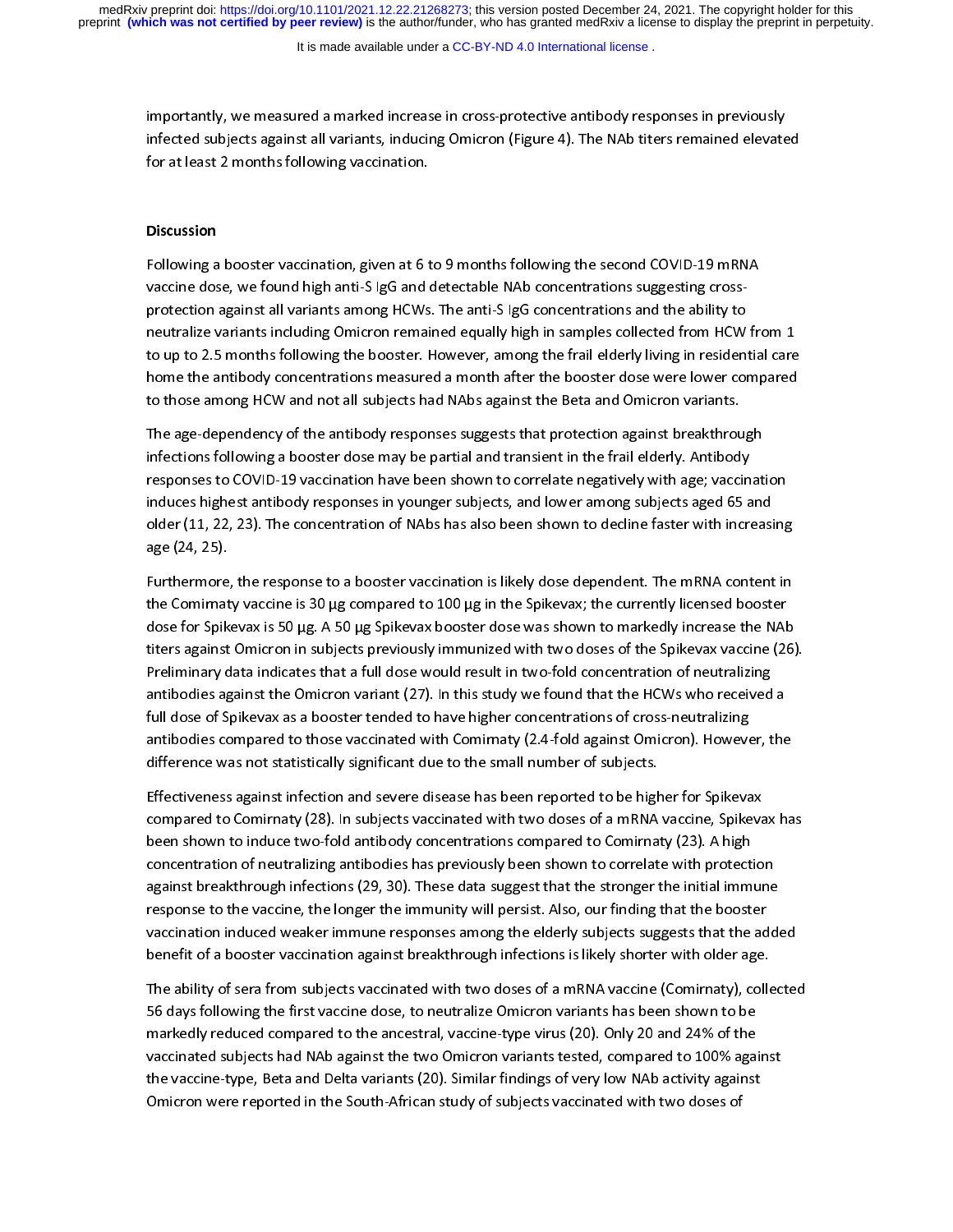It is made available under a [CC-BY-ND 4.0 International license](http://creativecommons.org/licenses/by-nd/4.0/) .

Comirnaty vaccine (19). Another study using live virus neutralization assay found that subjects<br>recently vaccinated with two doses of an adenovirus vector vaccine (Vaxzevria) or mRNA vaccine<br>(Comirnaty) with an extended in (Comirnaty) with an extended interval of 8 to 11 weeks between the two vaccine doses had<br>substantially reduced NAb titers against Omicron, but only some subjects not having any Nab (2).<br>longer interval between the two dose .<br>substantially reduced NAb titers against Omicron, but only some subjects not having any Nal<br>longer interval between the two doses of the primary series has been shown to result in sigr<br>higher antibody responses indicativ ionger interval between the two doses of the primary series has been shown to result in significantly<br>higher antibody responses indicative of at least partial booster response (31, 32). A booster<br>vaccination, when given as higher antibody responses indicative of at least partial booster response (31, 32). A booster<br>vaccination, when given as a third dose several months after the second dose, has been shown to<br>significantly increase the IgG a vaccination, when given as a third dose several months after the second dose, has been sho<br>significantly increase the IgG and NAb concentrations (32, 33) and markedly improve neutra<br>of the Omicron variant (26). This is in significantly increase the IgG and NAb concentrations (32, 33) and markedly improve neutralizatio<br>of the Omicron variant (26). This is in line with our finding of positive NAb titers against Omicron ir<br>all working age subj symmetry, increase the IgO and NAB concentrations (32, 33) and mathedly improve neutral marked<br>of the Omicron variant (26). This is in line with our finding of positive NAb titers against Omicron in<br>all working age subject

of the Omicron variant (26). This is in line with our finding of positive the Arche Symbological<br>all working age subjects, who had received the booster vaccination.<br>Subjects were high and NAb titers variable, but comparabl all working and that the anti-S IgG concentrations among previously in Subjects were high and NAb titers variable, but comparable to the and NAb titers variable, but comparable to the and NAb titers variable, but comparabl subjects were high and NAb titers variable, but comparable to the antibody concentrations fol<br>a third vaccine dose among the HCWs. The South-African study also reported that all the previ<br>infected and subsequently vaccinat subjects were doen among the HCWs. The South-African study also reported that all the previously<br>infected and subsequently vaccinated subjects (5/5) had neutralizing antibodies against Omicron<br>(19). The kinetics of antibod infected and subsequently vaccinated subjects (5/5) had neutralizing antibodies against Omicron<br>(19). The kinetics of antibody concentrations following infection may be different compared to<br>vaccine-induced immunity, and t infective and subsequently vacantizing and subject (5/5) had neutralizing and subsequent someoned to<br>vaccine-induced immunity, and the breadth of cross-protective immunity may be qualitatively<br>different. Data suggests that ,<br>vaccine-induced immunity, and the breadth of cross-protective immunity may be qualitatively<br>different. Data suggests that although vaccination may induce higher initial antibody concentra<br>compared to infection, these ant different. Data suggests that although vaccination may induce higher initial antibody concentra<br>compared to infection, these antibodies appear to decline much faster (34). A follow-up study<br>2653 subjects vaccinated with tw different. Data suggests that although vacantization, matter higher initial antibody compared to infection, these antibodies appear to decline much faster (34). A follow-up study of 2653 subjects vaccinated with two doses compared to inferred to inferred the separation of the much faster (34). The separation of 2653 subjects vaccinated with two doses of Comirnaty, and 4361 convalescent COVID-19 patients<br>found that IgG antibody titers decrea found that IgG antibody titers decreased by up to 40% each subsequent month in vaccinated<br>subjects, while in the convalescents they decreased by less than 5% per month (34). We have<br>previously shown that anti-S IgG antibod found that IgG and the Convalence of the Convertion of the Subjects, while in the convalescents they decreased by less than 5% per month (34). We have<br>previously shown that anti-S IgG antibodies can be detected up to 13 mo subjects, while in the convancement they decreased by reconvalence por months following SARS-<br>previously shown that anti-S IgG antibodies can be detected up to 13 months following SARS-<br>infection in 97% of the subjects, an previously shown that and any parameters can be detected up to 2 months following show our infection in 97% of the subjects, and that cross-protective NAb against Alpha, Beta and Delta<br>variants persisted in the majority su

variants persisted in the majority subjects with severe COVID-19 disease (35).<br>NAb levels induced by infection or vaccination are predictive of protection from symptomatic<br>CoV-2 infection (17, 29, 30). Although no exact se variants persisted in the majority of the majority of the majority of the majority of the majority of the major<br>19 CoV-2 infection (17, 29, 30). Although no exact serological correlates have bee<br>19 protection from infectio protection from severe infection is sixfold lower (Khoury). SARS-CoV-2 infection induces long-lived<br>bone marrow plasma cells that continue to produce antibodies which likely explains why following a protection from infection likely requires higher NAb levels, whereas the estimated NAb level for protection from severe infection is sixfold lower (Khoury). SARS-CoV-2 infection induces long-live<br>bone marrow plasma cells that continue to produce antibodies which likely explains why followir<br>rapid decline of antibody c protection from several measurements of the main protection induces the minimizer and point<br>bone marrow plasma cells that continue to produce antibodies which likely explains why following<br>rapid decline of antibody concent rapid decline of antibody concentrations during the first few months, low but stable concentrations<br>can be detected a year after infection (36). Circulating, resting memory B cells have also been<br>detected in convalescent i can be detected a year after infection (36). Circulating, resting memory B cells have also been<br>detected in convalescent individuals (36); a memory B-cell response to SARS-CoV-2 evolves during<br>the first 6 months after infe detected in convalescent individuals (36); a memory B-cell response to SARS-CoV-2 evolves du<br>the first 6 months after infection, characterized with greater somatic hypermutation, resistand<br>mutations in the receptor binding the first 6 months after infection, characterized with greater somatic hypermutation, resistance to<br>mutations in the receptor binding domain of the spike protein, and increased potency (37). It is like<br>that persistent anti mutations in the receptor binding domain of the spike protein, and increased potency (37). It is likely<br>that persistent antigen stimulation in previously infected subjects drives this type of maturation of<br>the B cell respo that persistent antigen stimulation in previously infected subjects drives this type of maturation of the B cell response. In vaccinated subjects, a booster dose is expected to induce a memory B cell<br>response. In previously infected subjects, vaccination with a single dose of a mRNA vaccine induced<br>not only higher NAb conc response. In previously infected subjects, vaccination with a single dose of a mRNA vaccine induc<br>not only higher NAb concentrations compared to naïve subjects, but also higher affinity of<br>antibodies, suggesting that in co not only higher NAb concentrations compared to naïve subjects, but also higher affinity of<br>antibodies, suggesting that in convalescent individuals, the first vaccination recalls pre-existing<br>memory B cells against SARS-CoV not only higher that concentrations compared to narrow only contration recalls pre-exist<br>antibodies, suggesting that in convalescent individuals, the first vaccination recalls pre-exis<br>memory B cells against SARS-CoV-2 tha antibodies, suggesting that in convalent in antibodies, the first vacanties of the first vaccination (38). Higher antibodies affinity was found to correlate with improved NAb titers against multiple SARS-CoV-2 variants (<br>S affinity was found to correlate with improved NAb titers against multiple SARS-CoV-2 variants (38)<br>Susceptibility to infection increases over time, as the level of NAbs declines, especially against<br>antigenically different affinity was found to contract the improved numerological multiple state for a candidate position of Susceptibility to infection increases over time, as the level of NAbs declines, especially against antigenically differen Susceptibility to infect the level of the level of the level of NABS declines, especially different strains such as Omicron (16). However, boosting of immunity with 3<sup>rd</sup> dentified to the NABS declines. antigenically different strains such as Omicron (16). However, boosting of immunity with 3<sup>rd</sup> doses<br>antigenically different strains such as Omicron (16). However, boosting of immunity with 3<sup>rd</sup> doses<br>.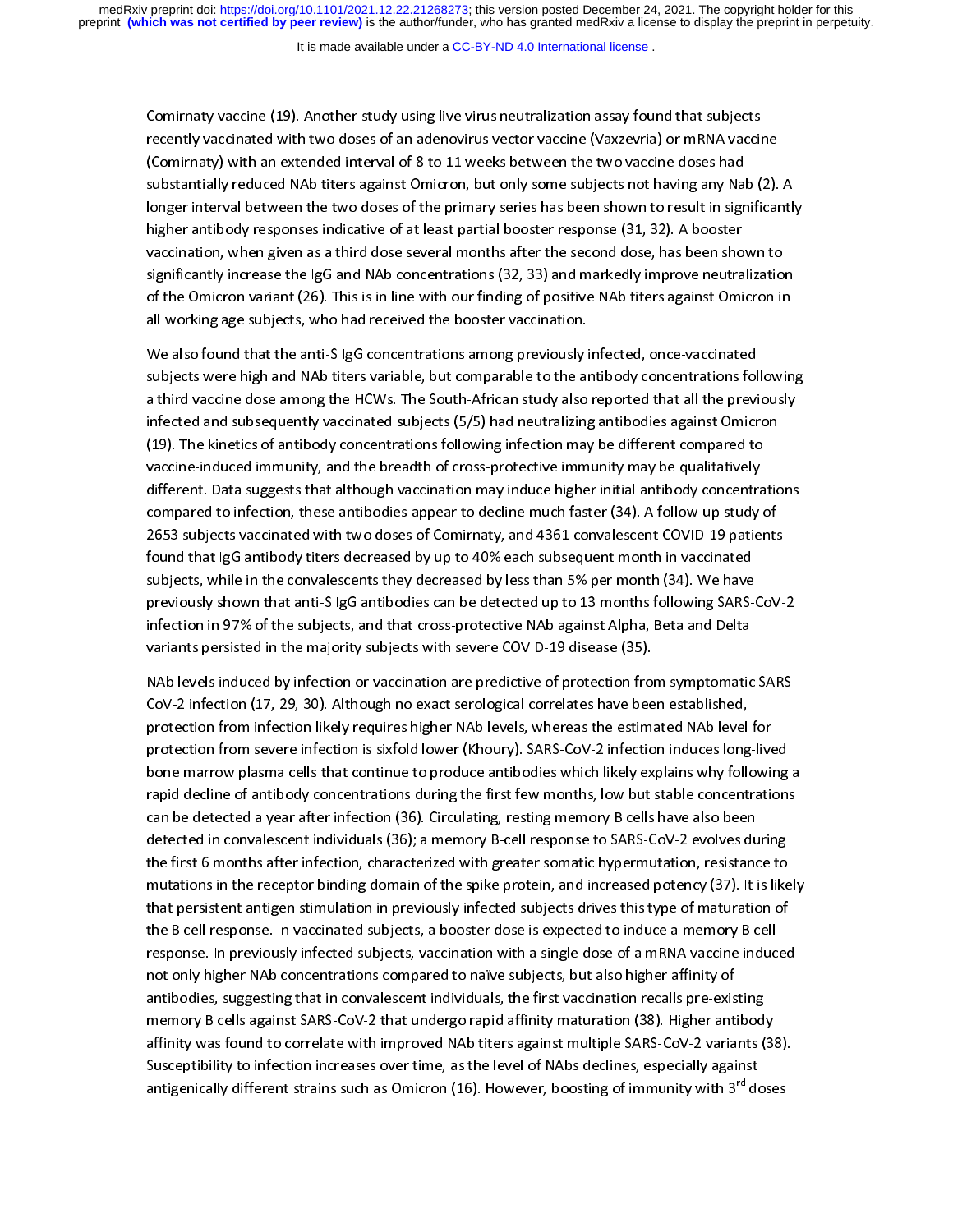not only increases the concentration of antibodies, but also improves the quality of the B cell<br>response, and potential long-term immunity against severe COVID-19 disease.<br>We acknowledge several limitations in our study du

response, and potential long-term immunity against severe COVID-19 disease.<br>We acknowledge several limitations in our study due to the small number of su<br>gender distribution. Also, in HCW and elderly subjects, we analyzed gender distribution. Also, in HCW and elderly subjects, we analyzed sera after the 3rd dose, but<br>did not have pre-booster samples available for comparison. However, pre-booster samples likel<br>very low NAb titers as low Nab gender distribution. Also, in the station, educy, in this period server and the station of did not have pre-booster samples available for comparison. However, pre-booster samples likely have<br>very low NAb titers as low Nab did not have pre-booster samples available for comparison interest, pre-booster samples likely have prey low NAb titers as low Nab activity against Omicron has been reported following the second<br>dose (19, 20, 26); and espe very remain the remains and the second term of a second dose (19, 20, 26); and especially as 6 to 9 months had passed before the 3<sup>rd</sup> dose was administer<br>In this study we only assessed humoral immune responses that are cr dose (19, 20, 26); and especially as 6 to 9 months had passed before the 3<sup>rd</sup> dose was administered.<br>In this study we only assessed humoral immune responses that are critical immune mechanisms<br>reducing infection. SARS-CoV In this study we can allow the this study and the study of the third in the study of the studies reducing infection. SARS-CoV-2 infection and vaccination also induce durable T-cell immunity, where the SARS-CoV-2 spike prot targets multiple epitopes in the SARS-CoV-2 spike protein and is likely to enhance protection against<br>severe COVID-19 disease against SARS-CoV-2 variants (39). Analysis of the mutations in the spike<br>protein sequence of the severe COVID-19 disease against SARS-CoV-2 variants (39). Analysis of the mutations in the spike protein sequence of the Omicron variant with computational modelling suggested that the T cell<br>response against Omicron would remain broadly cross-protective, as only a small number of the<br>CD4+ and CD8+ T cell epitopes, an protes a sequence of the Omicron would remain broadly cross-protective, as only a small number of the CD4+ and CD8+ T cell epitopes, and none of the immunodominant epitopes, are affected by the Omicron specific mutations ( responsive and CD8+ T cell epitopes, and none of the immunodominant epitopes, are affected by the<br>Omicron specific mutations (40).<br>In summary, the results of our study support previous findings indicating that COVID-19 boo

Omicron specific mutations (40).<br>In summary, the results of our study support previous findings indicating that COVID-19 booster<br>Vaccinations raise IgG concentrations, although NAb titers remain low against Omicron compare omicron point in the matrice (40).<br>In summary, the results of our studient<br>WT and Delta variants. In this stu Vaccinations raise IgG concentrations, although NAb titers remain low against Omicron compare<br>WT and Delta variants. In this study we were able to demonstrate measurable NAbs against Delt<br>Beta and Omicron VOCs up to 2.5 mo WT and Delta variants. In this study we were able to demonstrate measurable NAbs against Delta,<br>Beta and Omicron VOCs up to 2.5 months after 3<sup>rd</sup> mRNA vaccine dose in adults, whereas some<br>elderly subjects did not have neu Beta and Omicron VOCs up to 2.5 months after 3<sup>rd</sup> mRNA vaccine dose in adults, whereas some<br>elderly subjects did not have neutralization capacity against Beta and Omicron variants at 1 month<br>after 3<sup>rd</sup> dose. We observed Beta and Omicron VOCs up to 2.5 months after 3<sup>er</sup> mRNA vaccine dose in adults, whereas some<br>elderly subjects did not have neutralization capacity against Beta and Omicron variants at 1 mor<br>after 3<sup>rd</sup> dose. We observed th elderly subjects and the NAD titlers against Omicron were barely detectable already 1<br>month post mild SARS-CoV-2 infection caused by WT virus, Alpha or Beta variant, suggesting an<br>increased risk of reinfection caused by Om after 3<sup>er</sup> dose. We observed that the NAb titers against Omicron were barely detectable already 1<br>month post mild SARS-CoV-2 infection caused by WT virus, Alpha or Beta variant, suggesting an<br>increased risk of reinfection increased risk of reinfection caused by Omicron. However, single mRNA COVID-19 vaccine dose<br>SARS-CoV-2 infection induced NAb titers comparable to 3<sup>rd</sup> mRNA COVID-19 vaccination. Booste<br>vaccinations likely improve protecti SARS-CoV-2 infection induced NAb titers comparable to 3<sup>rd</sup> mRNA COVID-19 vaccination. Booster<br>vaccinations likely improve protection against infections at least temporarily, which may help reduce<br>transmission of the virus vaccinations likely improve protection against infections at least temporarily, which may help reduce<br>transmission of the virus in the pandemic situation. Immunity against severe disease is also based on<br>memory B cells and vacuum the temporarily improve protection against interactions at least temporating, inference, the product te<br>transmission of the virus in the pandemic situation. Immunity against severe disease is also based on<br>memory B the memory B cells and T-cell-mediated immunity, which is expected to improve and last longer after<br>booster vaccination.<br>Disease is also based on the province and last longer after after the postmemory B call-mediated immunity, which is expected to improve and larger after booster vaccination.

# **Materials and methods**  $\frac{1}{2}$

### Study design and participants

Materials and methods<br>Study design and partici<br>This was an observation This was an observational clinical vaccine study in which the vaccinations were administered<br>according to the national COVID-19 vaccination campaign.<br>We invited HCWs (n=20, median age 50.2 [27.2-63.1], 100% female) and eld

home (n=9, 84.2 [71.5-89.6], 44% female) to participate and donate a blood sample for<br>measurement of SARS-CoV-2 specific serum antibodies (Supplemental Table S1). The HCWs and care home (n=9, 84.2 [71.5-89.6], 44% female) to participate and donate a blood sample for<br>measurement of SARS-CoV-2 specific serum antibodies (Supplemental Table S1). The HCWs and ca<br>home residents had received the 1<sup>st</sup> and 2 measurement of SARS-CoV-2 specific serum antibodies (Supplemental Table S1). The HC<br>home residents had received the 1<sup>st</sup> and 2<sup>nd</sup> vaccination (COVID-19 mRNA vaccine, Comi<br>median of 21 [21-35] days apart, and the booster measurement of State of Supplemental Computer (Supplemental Table S1), the HCTC and<br>home residents had received the 1<sup>st</sup> and 2<sup>nd</sup> vaccination (COVID-19 mRNA vaccine, Comirnaty) at a<br>given at a median of 245 [206-291] day home residents had received the 1<sup>11</sup> and 2<sup>11</sup> Vaccination (COVID-19 mRNA vaccine, Comirnaty) at a<br>median of 21 [21-35] days apart, and the booster dose (Comirnaty, n=15; Spikevax, n=5) had been<br>given at a median of 245 [ median of 21 [21-35] days following the  $2^{nd}$  dose. The blood samples were collected median of 40 [21-77] days following the booster dose. None of the participants had documentation of a previous SARS-CoV-2 infection in median of 40 [21-77] days following the booster dose. None of the participants had documentation of a previous SARS-CoV-2 infection in the National Infectious Diseases Register. of a previous SARS-CoV-2 infection in the National Infectious Diseases Register.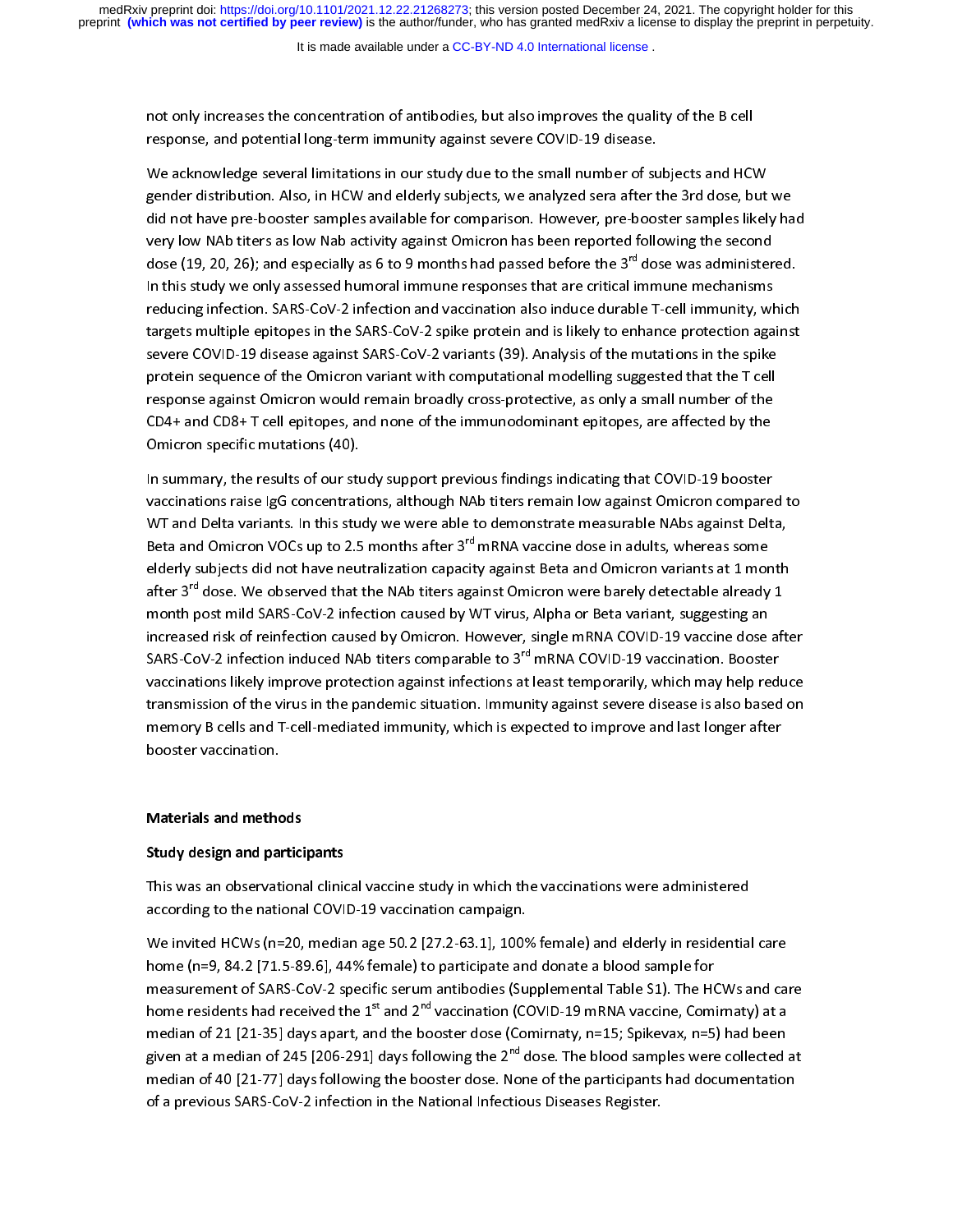It is made available under a [CC-BY-ND 4.0 International license](http://creativecommons.org/licenses/by-nd/4.0/) .

National Infectious Disease Register (between Oct 2020 and March 2021). A total of 82 (17%)<br>subjects participated from which a total of 38 participants with a blood sample taken both before<br>and after their first COVID-19 m subjects participated from which a total of 38 participants with a blood sample taken both bet<br>and after their first COVID-19 mRNA vaccine dose (Comirnaty) were selected to this study. The<br>of infection of the selected part and after their first COVID-19 mRNA vaccine dose (Comirnaty) were selected to this study. The cau<br>of infection of the selected participants had been identified as WT (n=13, median age 54.5 [44.7-<br>80.8], 62% female), Alpha of infection of the selected participants had been identified as WT (n=13, median age 54.5 [44.7-<br>80.8], 62% female), Alpha (n= 20, median age 51.2 [27.4-71.4], 55% female) or Beta variant of SARS-<br>CoV-2 (n=5, median age 4 80.8], 62% female), Alpha (n= 20, median age 51.2 [27.4-71.4], 55% female) or Beta variant of SA<br>CoV-2 (n=5, median age 44.0, [32.7-50.5], 40% female). Only one of the 38 selected subjects had<br>history of severe COVID-19 d a median of 50 [26-70] days after the COVID-19 infection and 10 to 20 (n=11), 21 to 42 (n=17) and<br>≥43 days (n=11) after subsequent administration of a single dose of a COVID-19 mRNA vaccine given CoV-2 (n=5, median age 44.0, [32.7-50.5], 40% female). Only one of the 38 selected subjects had http://www.formation.com/interacted at the COVID-19 infection and 10 to 20 (n=11), 21 to 42 (n=17) and<br>
243 days (n=11) after subsequent administration of a single dose of a COVID-19 mRNA vaccine given<br>
at a median of 181,  $\geq$ 43 days (n=11) after subsequent administration of a single dose of a COVID-19 mRNA vaccine give<br>at a median of 181, 182, and 158 days after infection, subsequently. From one participant, with Be<br>variant infection, tw ⇒24 days (n=12) and the capture administration of a single door the COVID-19 ministration given<br>at a median of 181, 182, and 158 days after infection, subsequently. From one participant, with Beta<br>coVID19 vaccination hist variant infection, two post-vaccination samples were included (14 and 76 days after vaccination).<br>COVID19 vaccination history of all the participants was collected from the National Vaccination<br>Registry. variant infection, the post-vacant inferious post-vacant included (24 and 76 days after vacantion, COVID19 vaccination<br>Registry.<br>Serum specimens were separated by centrifugation, aliguoted and stored at -20°C or below. For

COVIDED VACAMARY MISTORY OF ALL THE PARTICIPATE WAS CONDUCTED IN THE NATIONAL VACAMARY OF REGISTY.<br>Serum specimens were separated by centrifugation, aliquoted and stored at -20°C or below. For<br>assessment of NAbs. sera were ر<br>Serum sp<br>assessme assessment of NAbs, sera were heat-inactivated at 56°C for 30 min.

### SARS-CoV-2 viruses selected for microneutralization test (MNT)

We utilized five SARS-CoV-2 viruses for determining NAb titers. WT virus (B lineage) indicates hCoV-<br>19/Finland/1/2020 (GISAID accession ID EPI ISL 407079; GenBank accession ID MZ934691). WT We us (41). An variant viruses were isolated and propagated in verbLo-1NFN552-1110 tens (42) and<br>C 19/Finland/1/2020 (CITED INTERTMENT 2020) (CITED INTERTMENT INTERTMENT 2020)<br>19/Finland School and propagation were performed in African green monkey kidney epithelial (Vero<br>19/Finland Cite is a set of the School and propa cells (41). All variant viruses were isolated and propagated in VeroE6-TMPRSS2-H10 cells (42) and<br>further propagated in Vero E6 cells for MNT. Alpha variant (B.1.1.7) indicates the isolate hCoV-<br>19/Finland/THL-202102301/20 further propagated in Vero E6 cells for MNT. Alpha variant (B.1.1.7) indicates the isolate hCoV-<br>19/Finland/THL-202102301/2021 (EPI\_ISL\_2590786; MZ944886), Beta variant (B.1.351) the isolate isolate hCoV-19/Finland/THL-202117309/2021 (EPI ISL 2557176; MZ945494) and Omicron variant hCoV-19/Finland/THL-202101018/2021 (EPI\_ISL\_3471851; MZ944846), Delta variant (B.1.617.2) the<br>isolate hCoV-19/Finland/THL-202117309/2021 (EPI\_ISL\_2557176; MZ945494) and Omicron variant<br>(B.1.1.529) the isolate hCoV-19/Finla hCoV-19/Finland/THL-202101018/2021 (EPI\_ISL\_3471851; MZ944846), Delta variant (B.1.617.2) the is character to the product of the state hCoV-19/Finland/THL-202126660/2021 (pending for the GISAID and GenBanl<br>(B.1.1.529) the isolate hCoV-19/Finland/THL-202126660/2021 (pending for the GISAID and GenBanl<br>SARS-CoV-2 MNT (B.1.1.529) the isolate hCoV-19/Finland/THL-202126660/2021 (pending for the GISAID and GenBank

### SARS-COV-2 MINT

.\_<sub>/</sub>.<br>SAR<br>We We performed a cytopathic effect-based MNT as previously described (35, 41). Briefly, serum<br>samples were 2-fold serially diluted starting from 1:4 in Eagle's minimum essential medium<br>supplemented with penicillin, streptomy samples were 2-fold serially diluted starting from 1:4 in Eagle's minimum essential medium<br>supplemented with penicillin, streptomycin and 2% of heat-inactivated fetal bovine serum.<br>biosafety level 3 laboratory, pre-titrate biosafety level 3 laboratory, pre-titrated virus was added to obtain 100 x tissue culture infectious<br>dose 50% per well following incubation for 1 h at +37°C, 5% CO2. African green monkey kidney<br>epithelial (VeroE6) cells we dose 50% per well following incubation for 1 h at +37°C, 5% CO2. African green monkey kidney<br>epithelial (VeroE6) cells were added, and the 96-well tissue culture plates were incubated at +37°<br>5% CO2 for 4 days. Wells were epithelial (VeroE6) cells were added, and the 96-well tissue culture plates were incubated at +3<br>5% CO2 for 4 days. Wells were fixed with 30% formaldehyde and stained with crystal violet. Res<br>were expressed as MNT titers c epithelial (Versee) cells were fixed with 30% formaldehyde and stained with crystal violet. Results<br>were expressed as MNT titers corresponding to the reciprocal of the serum dilution that inhibited<br>50% of SARS-CoV-2 infect Statement of the statement with the team of the seculidation of the serum dilution that inhibited<br>50% of SARS-CoV-2 infection observed by the cytopathic effect of inoculated cells. MNT titer ≥6 was<br>considered positive, bor were expressed as MNT titers corresponding to the reciprocal of the reciprocal of SARS-CoV-2 infection observed by the cytopathic effect of inoculated cells. MNT titer ≥6 was considered positive, borderline when 4 and nega From France Coverage books of Sandam Considered positive, borderline when 4 and negative when <4. Borderline values were further confirmed with biological repeats. For titer comparison, a titer of 192, 8, 32 and <8 was mea confirmed with biological repeats. For titer comparison, a titer of 192, 8, 32 and <8 was measured<br>for the WHO International Standard (NIBSC 20/136 (43)) using the WT virus, Beta, Delta and<br>Omicron variant, respectively. for the WHO International Standard (NIBSC 20/136 (43)) using the WT virus, Beta, Delta and for the WHO International Standard (NIBSC 2013) using the WI virus, Beta, Delta and WI virus, Beta, Delta and D<br>Contract and WI virus, Beta, Delta and Delta and Delta and Delta and Delta and Delta and Delta and Delta and D Omicron variant, respectively.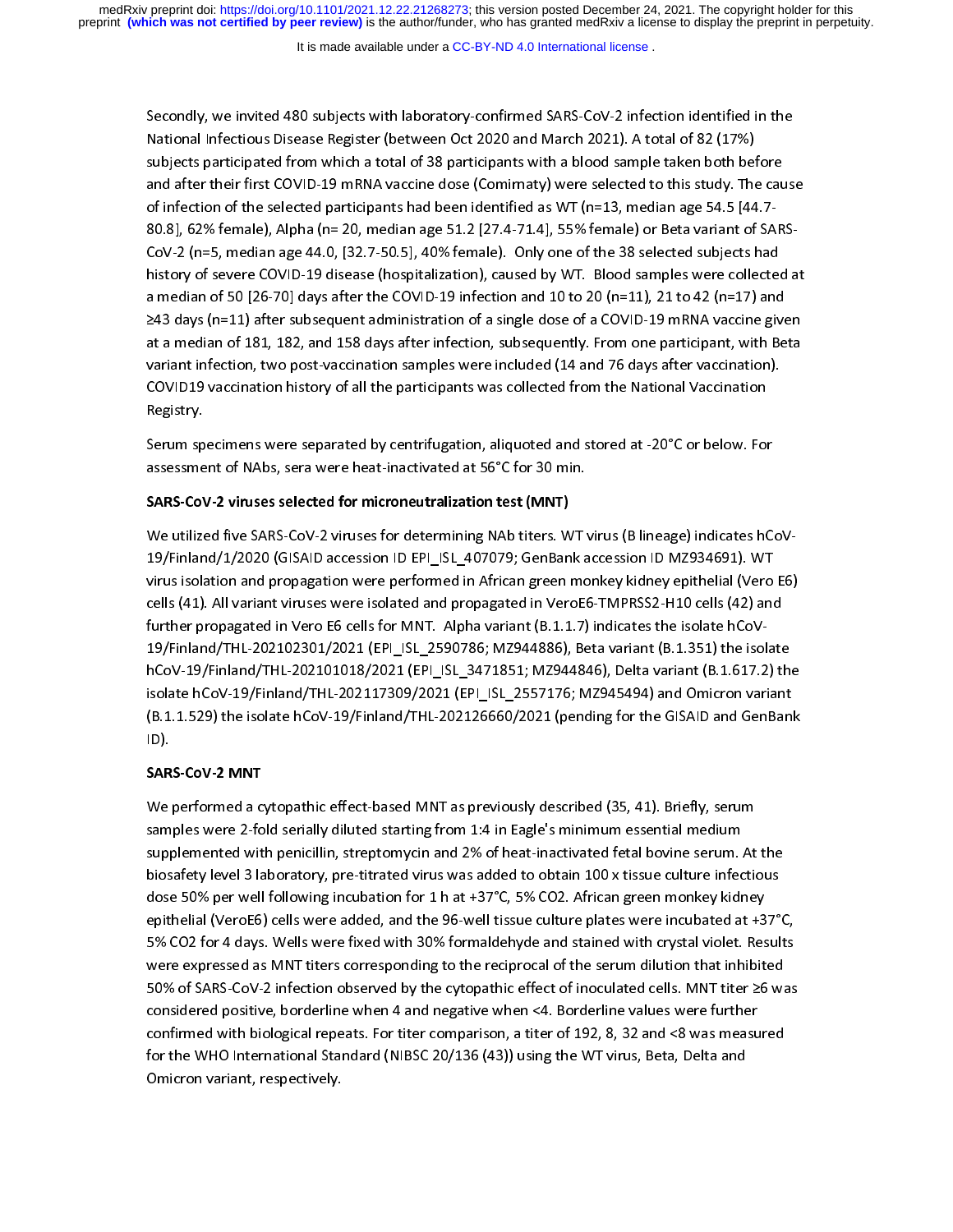It is made available under a [CC-BY-ND 4.0 International license](http://creativecommons.org/licenses/by-nd/4.0/) .

SARS-COV-2 hubrescent multiplex immunoassay<br>We measured the concentration of IgG antibodies<br>with in-house fluorescent multiplex immunoassay<br>donors were incubated with microspheres covere with in-house fluorescent multiplex immunoassay as previously described (44). Briefly, sera from<br>donors were incubated with microspheres covered with SARS-CoV-2 receptor binding domain and<br>full-length spike glycoprotein, a donors were incubated with microspheres covered with SARS-CoV-2 receptor binding domain and<br>full-length spike glycoprotein, and bound antibodies were detected with R-Phycoerythrin (RPE)-<br>conjugated secondary antibody. Anti donors were incubated with microspheres entered with microspheres coming assuming and<br>full-length spike glycoprotein, and bound antibodies were detected with R-Phycoerythrin (RPE)-<br>conjugated secondary antibody. Antibody c full-length spike glycoprotein, and bound antibodies were detected with R-Phycoerythrin (RPE)-<br>conjugated secondary antibody. Antibody concentrations were measured with MAGPIX® system conjugated secondary antibody. Antibody concentrations were measured and matrice as a specified using xPONENT software v4.2 (Luminex® Corporation, Austin, TX) and converted into BAU/ml, wh<br>is calibrated with WHO internatio is calibrated with WHO international standard for SARS-CoV-2 antibody assays.

### Statistical methods

The study analysis is descriptive. We calculated the geometric mean concentrations (GMC) and titers<br>GMTs with 95% confidence intervals (CI) for IgG and NAb levels, respectively. MNT titers <4 were assigned a titer value of 2. We assessed the statistical differences in antibody levels between groups<br>using the Kruskal-Wallis test with Bonferroni correction. Differences in neutralizing antibody titers EMTS WITH 1999 CONFIDENCE (CI) for IgO and NAB 1999, respectively. MAD and Sasigned a titer value of 2. We assessed the statistical differences in antibody levels between grouting the Kruskal-Wallis test with Bonferroni co assigned a title value of 2. We are considered and statistical dimension annually procedusing the Kruskal-Wallis test with Bonferroni correction. Differences in neutralizing antibody titers<br>between viruses were assessed wi between viruses were assessed with Wilcoxon rank sum test. The statistical significance level of<br>difference was set to p<0.05. Statistical analyses were performed using SPSS v27 and R (v4.0.4) wit<br>Rstudio (v1.4.1106). difference was set to p<0.05. Statistical analyses were performed using SPSS v27 and R (v4.0.4) with Rstudio (v1.4.1106). Rstudio (v1.4.1106). Statistical and R (v1.4) were performed using  $\frac{1}{2}$  with  $\frac{1}{2}$  and  $\frac{1}{2}$  with  $\frac{1}{2}$  with  $\frac{1}{2}$  with  $\frac{1}{2}$  with  $\frac{1}{2}$  with  $\frac{1}{2}$  with  $\frac{1}{2}$  with  $\frac{1}{2}$  with  $\frac{1$ 

# Rstudio (v1.4.1106). Data availability statement

|<br>|<br>| Data subject to third party restrictions. The data that support the findings of this study are available<br>from Finnish Social and Health Data Permit Authority Findata. Restrictions apply to the availability of<br>these data, w these data, which were used under license for this study under informed consent form. Anonymized these data are available after permission by Findata.<br>This study under this study under this study under the consent of this study under the consent of the consent o<br>Anonymized consent for the consent of the consent of the

# data are available after permission by Findata.<br>Conflict of interests Conflict of interests

( Finnish Institute for Health and Welfare has received research funding for unrelated studies from<br>GlaxoSmithKline Vaccines (N.E., A.A.P. and M.M. as investigators), Pfizer (A.A.P.) and Sanofi Pasteur (A.A.P.). The other authors report no potential conflicts of interest.

# (A.A.P.). The other authors report no potential conflicts of interest. Ethics approval and patient consent statement

|<br>|<br>| The study process of the Covid-The Covid-The Minimizing process in the Minimizian and Spency Finnes as the regulatory authority (European Union clinical trials database code of EudraCT<br>2021-004788-29). For the follow-up of Agency Fimea as the regulatory authority (European Union clinical trials database code of EudraCT<br>2021-004788-29). For the follow-up of COVID-19, the study protocol of the serological population<br>study of the coronavirus ep 2021-004788-29). For the follow-up of COVID-19, the study protocol of the serological population<br>study of the coronavirus epidemic was approved by the ethical committee of the Hospital District o<br>Helsinki and Uusimaa (HUS/ 2021-005 Study of the coronavirus epidemic was approved by the ethical committee of the Hospital District<br>Helsinki and Uusimaa (HUS/1137/2020). Written informed consent was obtained from all study<br>subjects before sample co Helsinki and Uusimaa (HUS/1137/2020). Written informed consent was obtained from all study<br>subjects before sample collection. Helsinki and Uusimaa (HUS/1137/2020). Written informed consent was obtained all study.<br>subjects before sample collection. subjects before sample collection.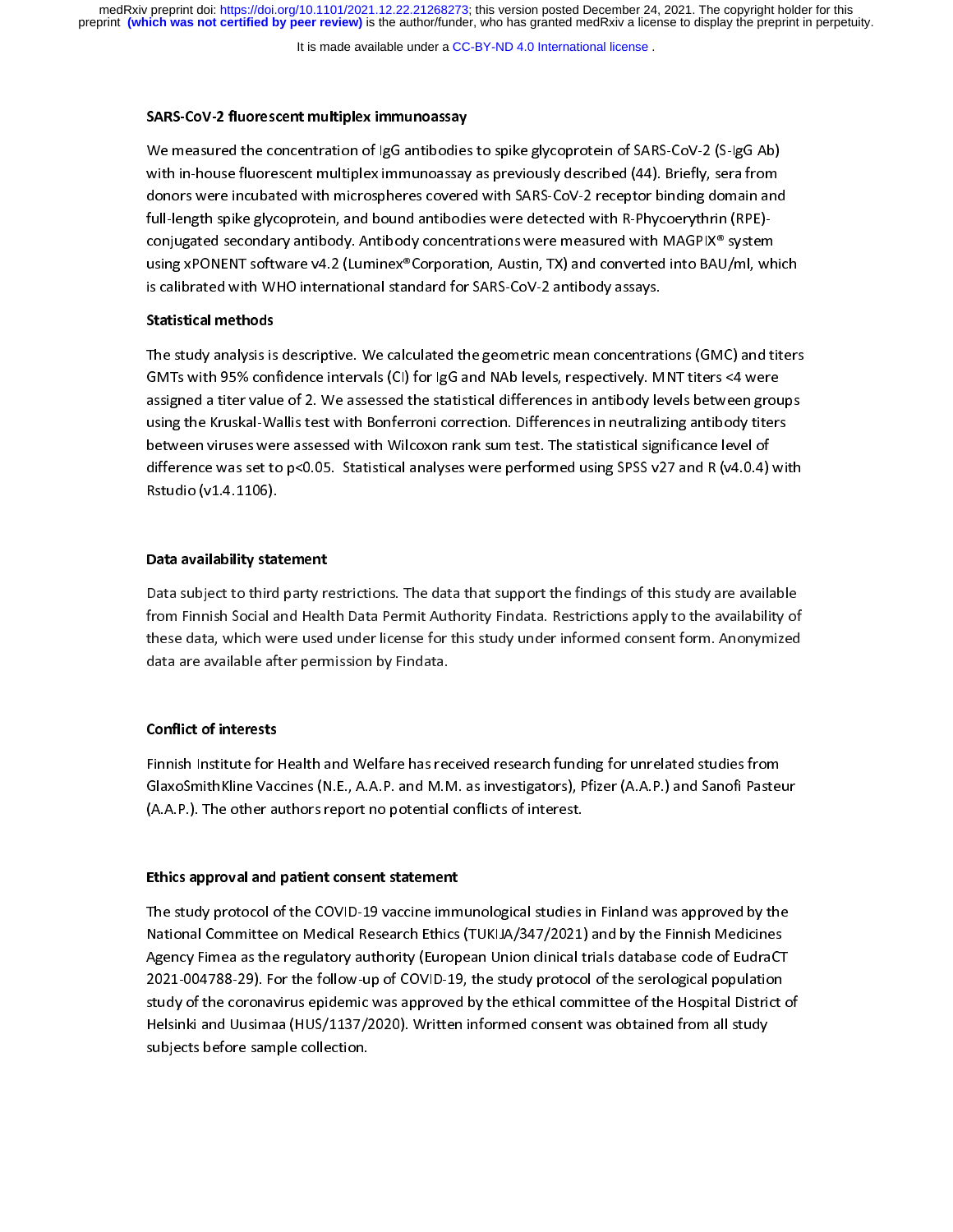It is made available under a [CC-BY-ND 4.0 International license](http://creativecommons.org/licenses/by-nd/4.0/) .

### Author contributions

A.S. performed the FMIA tests. A.H. developed and performed the microneutralization tests. P.Ö.<br>coordinated the virus isolations. A.S., A.H. and T.N. analyzed the data. N.E coordinated the<br>participant recruitment, sample c coordinated the virus isolations. A.S., A.H. and T.N. analyzed the data. N.E coordinated the<br>participant recruitment, sample collection and sample processing. A.H., A.S., N.E. and M.M. wrote<br>the manuscript and all co-autho participant recruitment, sample collection and sample processing. A.H., A.S., N.E. and M.M. wrote the manuscript and all co-authors contributed to the critical revision of the text.

# the manuscript and all co-authors co-authors co-authors co-authors co-authors contributed to the text. The text<br>The text. The text. The text was contributed to the text. The text. The text. The text. The text. The text. Th Acknowledgements

 $\frac{1}{\sqrt{2}}$ We thank all the study participants. We also thank Juha Oksanen, Esa Ruokokoski, Elina Isosaari,<br>Tommi Korhonen, Joni Niemi, Oona Liedes, Saimi Vara, Päivi Siren, Maila Kyrölä, Ritva Syrjänen, Heta<br>Nieminen, Camilla Virta, Tommi Korhonen, Joni Korhon, Joni Letaty Jammi Korja Martsalan, Mahalin Jeta, Martsalan, Jonin.<br>Nieminen, Camilla Virta, Lotta Hagberg, Marja Leinonen, Arja Rytkönen, Mervi Lasander, Marja-Liisa<br>Saarinen, Marja Suorsa, Min nieminen, Laminen 1999, Leitetunge Log, Marja Leitetun, Myarty mertu, Mertu Lasander, Marja Luta<br>Ollonen, Larissa Laine, Marika Skön, Tiina Sihvonen, Elina Virtanen, Johanna Rintamäki, Leena<br>Saarinen, Marja Suorsa, Minna H Saarinen, Marja Suorsa, Minna Haanpää, Johanna Mustajoki, Mervi Eskelinen, Niina Ikonen, Ki<br>Liitsola, Soile Blomqvist, Erika Lindh and Esa Rönkkö.<br>We gratefullv acknowledge the authors and their respective laboratories. wh Liitsola, Soile Blomqvist, Erika Lindh and Esa Rönkkö.<br>We gratefully acknowledge the authors and their respective laboratories, who analyzed and

submitted the sequences to GISAID's EpiCoV<sup>™</sup> and GenBank® Database.

We gratefully actionary activity and the authors and the authors who analyzed and<br>submitted the sequences to GISAID's EpiCoV™ and GenBank® Database.<br>This study was funded by the Finnish institute for Health and Welfare an submitted the sequences to GISAID's EpiCoV"" and GenBank® Database.<br>This study was funded by the Finnish institute for Health and Welfare and<br>(Decision number 336431). This study was funded by the Finnish institute for Health and Welfare and Welfare and Yelfare and the Academy of Finland<br>(Decision number 336431).

# $\begin{pmatrix} 0 & 1 \\ 0 & 1 \end{pmatrix}$ References References

 $\frac{1}{2}$ 1. World Health Organization. Classification of Omicron (B.1.1.529): SARS-CoV-2 Variant of Concern.<br>2021 Nov 26. https://www.who.int/news/item/26-11-2021-classification-of-omicron-(b.1.1.529)-<br>sars-cov-2-variant-of-concern

sars-cov-2-variant-of-concern.<br>2. Dejnirattisai W, Shaw RH, Supasa P, Liu C, Stuart AS, Pollard AJ, et al. Reduced neutralisation of<br>SARS-COV-2 omicron B.1.1.529 variant by post-immunisation serum. Lancet. 2021 Dec 20. sars-cov-2-variant-of-concern.<br>2. Dejnirattisai W, Shaw RH, Su<br>SARS-COV-2 omicron B.1.1.529

SARS-COV-2 omicron B.1.1.529 variant by post-immunisation serum. Lancet. 2021 Dec 20.<br>3. Zhou D, Dejnirattisai W, Supasa P, Liu C, Mentzer AJ, Ginn HM, et al. Evidence of escape of SARS<br>CoV-2 variant B.1.351 from natural a STARS-COV-2 OMIGATION BARSECOV-2 omicine by post-immunication serves and serves to 2021<br>3. Zhou D, Dejnirattisai W, Supasa P, Liu C, Mentzer AJ, Ginn HM, et al. Evidence of escape<br>CoV-2 variant B.1.351 from natural and vac

4. Casadevall A, Henderson JP, Joyner MJ, Pirofski LA. SARS-CoV-2 variants and convalescent plasma 29;184(9):2348,2361.e6.<br>4. Casadevall A, Henderson JP, Joyner MJ, Pirofski LA. SARS-CoV-2 variants ar<br>reality, fallacies, and opportunities. J Clin Invest. 2021 Apr 1;131(7):e148832. 29;<br>4. Casadevall A, Henderso<br>reality, fallacies, and opp

reality, fallacies, and opportunities. J Clin Invest. 2021 Apr 1;131(7):e148832. doi:10.1172/JCI148832.<br>5. Wang P, Nair MS, Liu L, Iketani S, Luo Y, Guo Y, et al. Antibody resistance of SARS-CoV-2 variants<br>B.1.351 and B.1. 5. Wang P, Nair MS, Liu L, Iketani S, Luo Y, Guo Y, et al. Antibody resistance of SARS-CoV-2 variants

6. Wu K, Werner AP, Koch M, Choi A, Narayanan E, Stewart-Jones GBE, et al. Serum Neutralizing ر<br>1.351 B. Wu K, Werner AP, Koch M, Choi A, Narayanan E, Stewa<br>1273 Vaccine. N Engl J Med. 20.4. Activity Elicited by mRNA 6. Wu K, Westerland, Westerland, Westerland, Maria, Journal Process (15): 1468-70.<br>Activity Elicited by mRNA-1273 Vaccine. N Engl J Med. 2021 Apr 15;384(15): 1468-70. Activity Elicited by mRNA-1273 Vaccine. N Engl J Med. 2021 Apr 15;384(15):1468-70.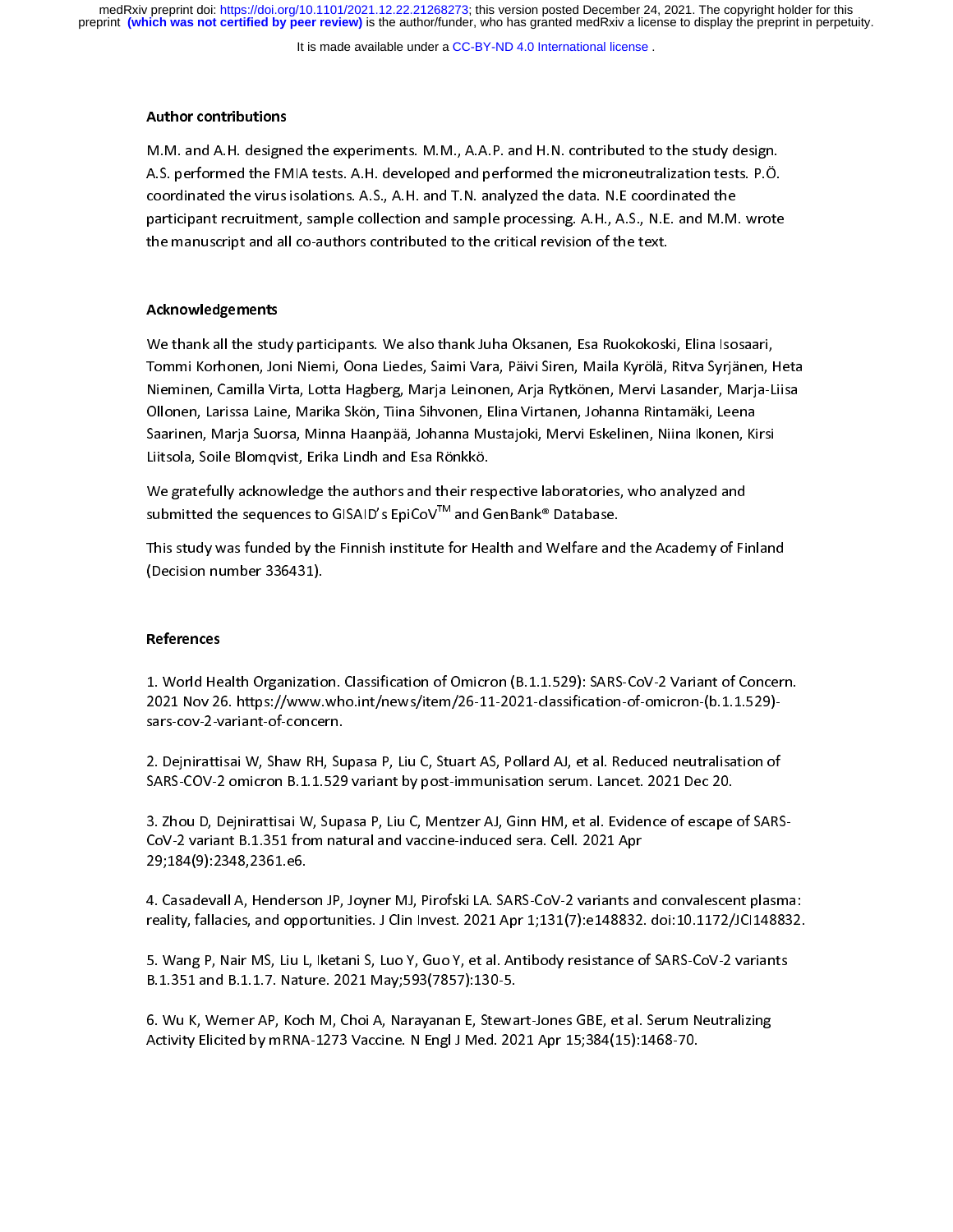It is made available under a [CC-BY-ND 4.0 International license](http://creativecommons.org/licenses/by-nd/4.0/) .

7. Liu Z, VanBlargan LA, Bloyet LM, Rothlauf PW, Chen RE, Stumpf S, et al. Identification of SARS-CoV-

8. Chen J. Wang R. Gilby NB, Wei GW, Omicron (B.1.1.529); Infectivity, vaccine breakthrough, and 2021 Mar 10;29(3):477,488.e4.<br>8. Chen J, Wang R, Gilby NB, Wei GW. Omicron (B.1.1.529): Infectivity, vaccine breakthrough, and<br>antibody resistance. ArXiv. 2021 Dec 1. 2022 Mar 20,29(3):477,90002<br>8. Chen J, Wang R, Gilby NB, We<br>antibody resistance. ArXiv. 2021

8. Chen J, Wang P, Gilby N, 2021 Dec 1.<br>8. Chen J, Wang R, Gilby N, 2021 Dec 1.<br>8. UK Health Security Agency. SARS-CoV-2 variants of concern and variants under investigation in<br>England. Technical briefing 31. 2021 Dec 10. ر<br>G. UK Health Security Agency. SARS-CoV<br>England. Technical briefing 31. 2021 De<br>https://assets.publishing.service.gov.uk

England. Technical briefing 31. 2021 Dec 10.<br>https://assets.publishing.service.gov.uk/government/uploads/system/uploads/attachment\_data,<br>/1042367/technical\_briefing-31-10-december-2021.pdf. https://assets.publishing.service.gov.uk/gove<br>/1042367/technical\_briefing-31-10-decembe<br>10. Anderson EJ. Rouphael NG. Widge AT. Jac

https://assets.publishing.publishing.publishing.publishing.publishing.publishing\_andyingly-1042367/technical\_briefing-31-10-december-2021.pdf.<br>10. Anderson EJ, Rouphael NG, Widge AT, Jackson LA, Roberts PC, Makhene M, et a /102237/technical\_abrews-31-10-december-2021.pdf.<br>10. Anderson EJ, Rouphael NG, Widge AT, Jackson LA, Ro<br>Immunogenicity of SARS-CoV-2 mRNA-1273 Vaccine in O<br>17:383(25):2427-38. Immunogenicity of SARS-CoV-2 mRNA-1273 Vaccine in Older Adults. N Engl J Med. 2020 Dec<br>17;383(25):2427-38.<br>11. Walsh EE, Frenck RW,Jr, Falsey AR, Kitchin N, Absalon J, Gurtman A, et al. Safety and

17;383(25):2427-38.<br>11. Walsh EE, Frenck RW,Jr, Falsey AR, Kitchin N, Absalon J, Gurtman A, et al. Safety and<br>Immunogenicity of Two RNA-Based Covid-19 Vaccine Candidates. N Engl J Med. 2020 Dec (17)<br>11. Walsh EE, Frenck<br>17;383(25):2439-50. 11. Walsh Ee, French Ry, Falsey Am, Alemany, Alemany, January, January, Am<br>Immunogenicity of Two RNA-Based Covid-19 Vaccine Candidates. N Engl J Med. 2020 De<br>12. Polack FP. Thomas SJ. Kitchin N. Absalon J. Gurtman A. Lockh

Immunogenicity of The Covid-19 Vaccine Covid-19 Vaccine Communications (1994)<br>12. Polack FP, Thomas SJ, Kitchin N, Absalon J, Gurtman A, Lockhart S, et al. Safety and Effi<br>BNT162b2 mRNA Covid-19 Vaccine. N Engl J Med. 2020 17;383(25):2439-50.

12. Polace FP, Thomas FP, Thomas Spin Med. 2020 Dec 31;383(27):2603-15.<br>13. Baden LR, El Sahly HM, Essink B, Kotloff K, Frey S, Novak R, et al. Efficacy and Safety of the mRNA-<br>1273 SARS-CoV-2 Vaccine. N Engl J Med. 2021 F BNT162B2 MMA COVID-19 VACHIC MENGLY MEMILIC POLIC COVID-19 LIVE 2020<br>13. Baden LR, El Sahly HM, Essink B, Kotloff K, Frey S, Novak R, et al. Efficacy and !<br>1273 SARS-CoV-2 Vaccine. N Engl J Med. 2021 Feb 4;384(5):403-16.

13. Baden LR, El Sahly Holmes, Covid-Ha, Fremin B, El Sahly Hale Veterans Health Administration<br>Enrollees, January to September 2021. JAMA Netw Open. 2021 Dec 1;4(12):e2138975.<br>15. Andrews N, Stowe J, Kirsebom F, Toffa S, 1273 SARS-CoV-2 Vaccine. N Engl J Med. 2021 Feb 4;384(5):403-16.<br>14. Young-Xu Y, Zwain GM, Powell El, Smith J. Estimated Effectiveness of COVID-19 Messenger RNA<br>Vaccination Against SARS-CoV-2 Infection Among Older Male Vet

Enrollees, January to September 2021. JAMA Netw Open. 2021 Dec 1;4(12):e2138975.<br>15. Andrews N, Stowe J, Kirsebom F, Toffa S, Rickeard T, Gallagher E, et al. Neutralizing antibo<br>response to SARS-CoV-2 Omicron variant after Enrollem India<br>15. Andrews N, Stowe J, Kirsebom F, Toffa S, Rickeard T, Gallagher E, et al. Neutralizing<br>1921. doi: https://doi.org/10.1101/2021.12.14.21267615.<br>2021. doi: https://doi.org/10.1101/2021.12.14.21267615. response to SARS-CoV-2 Omicron variant after infection and mRNA booster vaccination. MedRxiv.<br>2021. doi: <u>https://doi.org/10.1101/2021.12.14.21267615</u>.<br>16. Gardner BJ, Kilpatrick AM. Estimates of reduced vaccine effectiven

2021. doi: <u>https://doi.org/10.1101/2021.12.14.21267615</u>.<br>16. Gardner BJ, Kilpatrick AM. Estimates of reduced vaccine effectiveness against hospitalization,<br>infection. transmission and symptomatic disease of a new SARS-CoV 2022. The Community of Carlin Carlin 16.<br>2021. Gardner BJ, Kilpatrick AM. Estimates of reduced vaccine<br>2021. doi: infection, transmission and symptomatic disease of a new<br>19.11.1011. How was a stribody titers. MedRxiv. 202 infection, transmission and symptomatic disease of a new SARS-CoV-2 variant, Omicron (B.1.1.52)<br>using neutralizing antibody titers. MedRxiv. 2021. doi:<br>https://doi.org/10.1101/2021.12.10.21267594. infection, transmission and symptomatic disease of a new SARS-Covernment, Courses of a new SARS-Covernment of<br>https://doi.org/10.1101/2021.12.10.21267594.<br>17. Khourv DS. Cromer D. Revnaldi A. Schlub TE. Wheatlev AK. Juno J

https://doi.org/10.1101/2021.12.10.21267594.<br>17. Khoury DS, Cromer D, Reynaldi A, Schlub TE, Whea<br>levels are highly predictive of immune protection from https://doi.org/2012-12.12.12.12.12.10.11<br>17. Khoury DS, Cromer D, Reynaldi A, Schlub TE,<br>levels are highly predictive of immune protectio<br>2021 May 17. levels are highly predictive of immune protection from symptomatic SARS-CoV-2 infection. Nat Med.<br>2021 May 17.

levels are highly predictive of immune protections and symptomatic state of interestion. Nat Med. 2021<br>18. Krammer F. A correlate of protection for SARS-CoV-2 vaccines is urgently needed. Nat Med. 2021<br>Jul;27(7):1147-8. 2022 May 202<br>18. Krammer F<br>Jul;27(7):1147

18. Majority 18. Krammer F. A correlate of protection for Sandwich Pangelin, Neededlands is used to put<br>19. Cele S, Jackson L, Khan K, Khoury D, Moyo-Gwete T, Tegally H, et al. SARS-CoV-2 Omicron has<br>extensive but incomple My27(7):277-8.7<br>19. Cele S, Jackso<br>extensive but inco<br>infection. MedRxi extensive but incomplete escape of Pfizer BNT162b2 elicited neutralization and requires ACE2 for<br>infection. MedRxiv. 2021. doi: <u>https://doi.org/10.1101/2021.12.08.21267417</u><br>infection. MedRxiv. 2021. doi. https://doi.org/10.1101/2021.12.08.21267417. infection. Media and the control of the control of the control of the control of the control of the control of<br>infection. And the control of the control of the control of the control of the control of the control of the c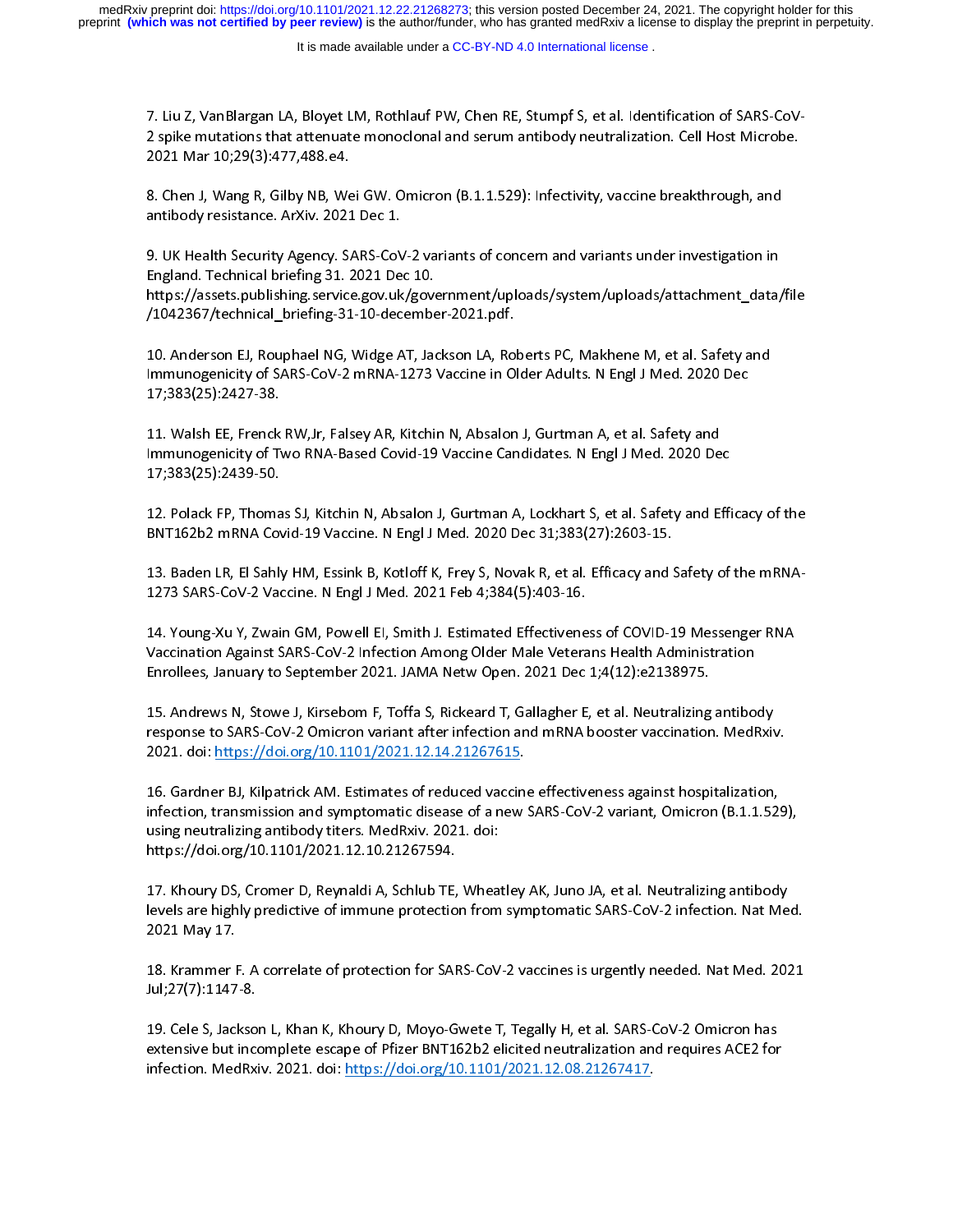20. Lu L, Mok BW, Chen LL, Chan JM, Tsang OT, Lam BH, et al. Neutralization of SARS-CoV-2 Omicron<br>variant by sera from BNT162b2 or Coronavac vaccine recipients. Clin Infect Dis. 2021 Dec 16.<br>21. Pulliam JRC, van Schalkwyk

val. Pulliam JRC, van Schalkwyk C, Govender N, von Gottberg A, Cohen C, Groome MJ, et al. In<br>risk of SARS-CoV-2 reinfection associated with emergence of the Omicron variant in South Afi<br>MedRxiv. 2021. doi: https://doi.org/ risk of SARS-CoV-2 reinfection associated with emergence of the Omicron variant in South Africa.<br>MedRxiv. 2021. doi: <u>https://doi.org/10.1101/2021.11.11.21266068</u>.<br>22. Amodio E, Capra G, Casuccio A, Grazia S, Genovese D, P

risk of Sars-Cov-2 reinfection and Sars-Cov-2 reinfection and MedRxiv. 2021. doi: https://doi.org/10.1101/2021.11.11.21266068.<br>22. Amodio E, Capra G, Casuccio A, Grazia S, Genovese D, Pizzo S, et al. Antibodies Responses t MedRy MedRy Commons 22. Amodio E, Capra G, Casuccio A, Grazia S, Genovese D, Pizzo S, et<br>SARS-CoV-2 in a Large Cohort of Vaccinated Subjects and Seropositiv<br>2021 Jul 1:9(7):714. doi: 10.3390/vaccines9070714. SARS-CoV-2 in a Large Cohort of Vaccinated Subjects and Seropositive Patients. Vaccines (Basel).<br>2021 Jul 1;9(7):714. doi: 10.3390/vaccines9070714.

)<br>Salem 1:9(7):714. doi: 10.3390/vaccines9070714.<br>SARS-CoV-2 Antibody (Subjects and Seropositive Patients of SARS-CoV-2 Antibody<br>Response Following Vaccination With BNT162b2 and mRNA-1273. JAMA. 2021 Oct 19:326(15):15 2022 July 1;9(7):2021 July 2022 Jyl 1;9(7):2021<br>23. Steensels D, Pierlet N, Penders J, Mesotten D, He<br>Response Following Vaccination With BNT162b2 and<br>5. Response Following Vaccination With BNT162b2 and mRNA-1273. JAMA. 2021 Oct 19;326(15):1533-<br>5.<br>24. Levin EG, Lustig Y, Cohen C, Fluss R, Indenbaum V, Amit S, et al. Waning Immune Humoral

Response Following Caccination Content Following Vaccination Party Communications<br>24. Levin EG, Lustig Y, Cohen C, Fluss R, Indenbaum V, Amit S, et al. Waning Immune Humoral<br>Response to BNT162b2 Covid-19 Vaccine over 6 Mon 24<br>Re

24. Lesponse to BNT162b2 Covid-19 Vaccine over 6 Months. N Engl J Med. 2021 Dec 9;385(24):e8<br>25. Doria-Rose N, Suthar MS, Makowski M, O'Connell S, McDermott AB, Flach B, et al. Antibod<br>Persistence through 6 Months after th Response to Britania Barna Barna Pressure over 8 Months. It anywards. 2021-2021-2021-2021.<br>25. Doria-Rose N, Suthar MS, Makowski M, O'Connell S, McDermott AB, Flach B, et al. Antibody<br>Persistence through 6 Months after the 25. Doria-Rose N, Suthar MS, Makowski M, O'Connell S, McDermott AB, Flach B, et al. Antibody<br>Persistence through 6 Months after the Second Dose of mRNA-1273 Vaccine for Covid-19. N Eng<br>Med. 2021 Jun 10;384(23):2259-61.<br>26.

Med. 2021 Jun 10;384(23):2259-61.<br>26. Doria-Rose N, Shen X, Schmidt SD, O'Dell S, McDanal C, Feng W, et al. Booster of mRNA-1273<br>Strengthens SARS-CoV-2 Omicron Neutralization. MedRxiv. 2021. doi: Med. 2021 Jun 10;384(23):2259-61.<br>26. Doria-Rose N, Shen X, Schmidt SD, O'Dell S, McDanal C, Feng W, et<br>Strengthens SARS-CoV-2 Omicron Neutralization. MedRxiv. 2021. doi:<br>https://doi.org/10.1101/2021.12.15.21267805. 26. Doria-Rose N, Shen X, Schmidt SD, O'Dell S, McDanal C, Feng W, et al. Booster of mRNA-1273<br>Strengthens SARS-CoV-2 Omicron Neutralization. MedRxiv. 2021. doi:<br><u>https://doi.org/10.1101/2021.12.15.21267805</u>.<br>27. Moderna p

https://doi.org/10.1101/2021.12.15.21267805.<br>27. Moderna press release. Authorized booster (50 µg of mRNA-1273)<br>neutralizing antibody levels approximately 37-fold; a 100 µg booster d man and the mail of the mail of the main and the mental state.<br>27. Moderna press release. Authorized booster<br>neutralizing antibody levels approxima<br>Omicron neutralizing antibody levels approxima neutralizing antibody levels approximately 37-fold; a 100 µg booster dose of mRNA-1273 increase. Omicron neutralizing antibody levels approximately 83-fold. 2021 Dec 20.<br>Omicron neutralizing antibody levels approximately 8 Omicron neutralizing antibody levels approximately 83-fold. 2021 Dec 20.<br>https://investors.modernatx.com/news/news-details/2021/Moderna-Announces-Preliminary-<br>Booster-Data-and-Updates-Strategy-to-Address-Omicron-Variant/de https://investors.modernatx.com/news/news-details/2021/Moderna-Ann<br>Booster-Data-and-Updates-Strategy-to-Address-Omicron-Variant/default.<br>28. Dickerman BA, Gerlovin H, Madenci AL, Kurgansky KE, Ferolito BR, Figu

Comparative Effectiveness of BNT162b2 and mRNA-1273 Vaccines in U.S. Veterans. NEJM. 2021<br>1. doi: 10.1056/NEJMoa2115463.<br>29. Bergwerk M, Gonen T, Lustig Y, Amit S, Lipsitch M, Cohen C, et al. Covid-19 Breakthrough Booster-Data-and-Updates-Strategy-to-Address-Omicron-Variant/default.aspx.<br>28. Dickerman BA, Gerlovin H, Madenci AL, Kurgansky KE, Ferolito BR, Figueroa Muñiz MJ, et al.<br>Comparative Effectiveness of BNT162b2 and mRNA-1273

Comparative Effective Effective Effective Effective Effective Process of Bandis II<br>1. doi: 10.1056/NEJMoa2115463.<br>Infections in Vaccinated Health Care Workers. N Engl J Med. 2021 Jul 28. 1. doi: 10.1056/NEJMoa2115463.

Infections in Vaccinated Health Care Workers. N Engl J Med. 2021 Jul 28.<br>30. Feng S, Phillips DJ, White T, Sayal H, Aley PK, Bibi S, et al. Correlates of protection against<br>symptomatic and asymptomatic SARS-CoV-2 infection Infections in Vacanated Health Care Methems in Jag Chron 2021 Va.<br>30. Feng S, Phillips DJ, White T, Sayal H, Aley PK, Bibi S, et al. Correlates o<br>symptomatic and asymptomatic SARS-CoV-2 infection. Nat Med. 2021 No

31. Payne RP, Longet S, Austin JA, Skelly DT, Dejnirattisai W, Adele S, et al. Immunogenicity of<br>31. Payne RP, Longet S, Austin JA, Skelly DT, Dejnirattisai W, Adele S, et al. Immunogenicity of<br>standard and extended dosing symptomatic and asymptomatic orresponses to an association. National association. Nat Asymptomatic SARS-Cover<br>31. Payne RP, Longet S, Austin JA, Skelly DT, Dejnirattisai W, Adele S, et al. Immunogenicity of<br>11;184(23):5699 standard and extended dosing intervals of BNT162b2 mRNA vaccine. Cell. 2021 Nov<br>11;184(23):5699,5714.e11.<br>32. Flaxman A, Marchevsky NG, Jenkin D, Aboagye J, Aley PK, Angus B, et al. Reactogenicity and

immunogenicity after a late second dose or a third dose of ChAdOx1 nCoV-19 in the UK: a substudy 11;184(23):5699,5714.e11. immunogenicity after a late second dose or a third dose of ChAdOx1 nCoV-19 in the UK: a substi<br>of two randomised controlled trials (COV001 and COV002). Lancet. 2021 Sep 11;398(10304):981<br>immunogenicity after a later second are condition and COV002). Lancet. 2021 Sep 11;398(10304):981-90.<br>of two randomised controlled trials (COV001 and COV002). Lancet. 2021 Sep 11;398(10304):981-90. of two randomised controlled trials (COV001 and COV002). Lancet. 2021 Sep 11;398(10304):981-90.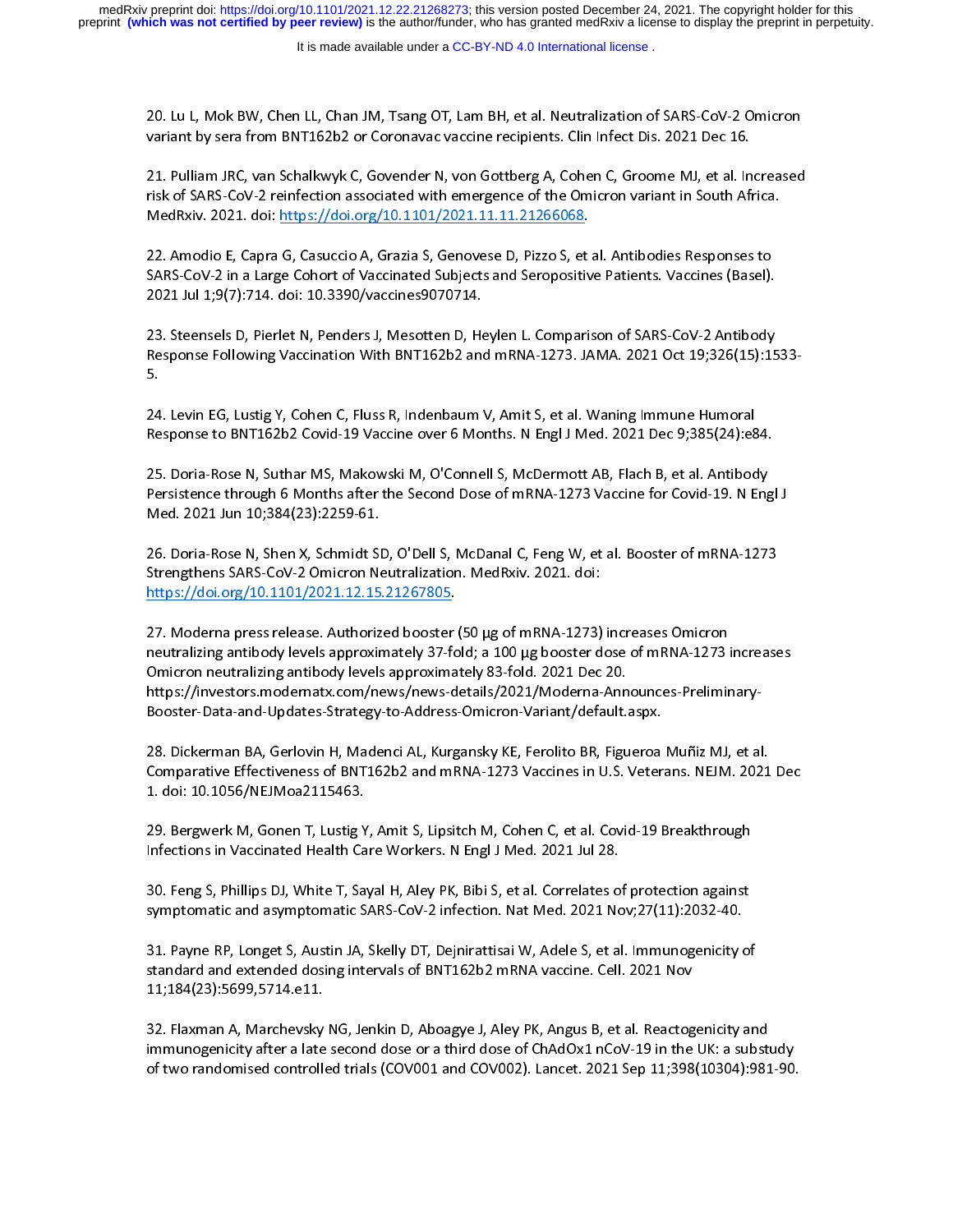It is made available under a [CC-BY-ND 4.0 International license](http://creativecommons.org/licenses/by-nd/4.0/) .

33. Falsey AR, Frenck RW,Jr, Walsh EE, Kitchin N, Absalon J, Gurtman A, et al. SARS-CoV-2<br>Neutralization with BNT162b2 Vaccine Dose 3. N Engl J Med. 2021 Oct 21;385(17):1627-9.<br>34. Israel A, Shenhar Y, Green I, Merzon E, G

سمية 34. Israel A, Shenhar Y, Green I, Merzon E, Golan-Cohen A, Schäffer AA, et al. Large-scale st<br>antibody titer decay following BNT162b2 mRNA vaccine or SARS-CoV-2 infection. MedRxiv.<br>doi: https://doi.org/10.1101/2021.0 antibody titer decay following BNT162b2 mRNA vaccine or SARS-CoV-2 infection. MedRxiv. 2021.<br>doi: <u>https://doi.org/10.1101/2021.08.19.21262111.</u><br>35. Haveri A, Ekström N, Solastie A, Virta C, Österlund P, Isosaari E, et al.

antibody: https://doi.org/10.1101/2021.08.19.21262111.<br>doi: <u>https://doi.org/10.1101/2021.08.19.21262111</u>.<br>35. Haveri A, Ekström N, Solastie A, Virta C, Österlund P, Isosaari E, et al. Persistence of neutralizin<br>antibodies doi: https://doi.org/10.1101/2021.08.19.21262111.

antibodies a year after SARS-CoV-2 infection in humans. Eur J Imm unol. 2021 Sep 27.<br>36. Turner JS, Kim W, Kalaidina E, Goss CW, Rauseo AM, Schmitz AJ, et al. SARS-CoV-2 infection<br>induces long-lived bone marrow plasma cell antibodies anticarty.<br>36. Turner JS, Kim W, Kalaidina E, Goss CW, Rauseo AM, Schmitz AJ, et al. SARS-CoV-2<br>1 induces long-lived bone marrow plasma cells in humans. Nature. 2021 May 24.

36. Turner Joy Manumer, Jurner Jury of the United States Conglished in Automas Colorations (induces long-lived bone marrow plasma cells in humans. Nature. 2021 May 24.<br>37. Gaebler C, Wang Z, Lorenzi JCC, Muecksch F, Finkin است کی سی کی دی که از S7. Gaebler C, Wang Z, Lorenzi JCC, Muecksch F, Finkin S, Tokuyama M, et al. Ev<br>immunity to SARS-CoV-2. Nature. 2021 Mar;591(7851):639-44. immunity to SARS-CoV-2. Nature. 2021 Mar;591(7851):639-44.<br>38. Tang J, Grubbs G, Lee Y, Huang C, Ravichandran S, Forgacs D, et al. Antibody affinity maturation

immunity of Saragan and Coven Coven<br>198. Tang J, Grubbs G, Lee Y, Huang C, Ravichandran S, Forgacs D<br>1910 - EBioMedicine. 2021 Dec 10:74:103748. and cross-variant activity following SARS-CoV-2 mRNA vaccination: Impact of prior exposure and sex<br>EBioMedicine. 2021 Dec 10;74:103748.<br>39. Redd AD, Nardin A, Kared H, Bloch EM, Pekosz A, Laevendecker O, et al. CD8+ T-Cell

and cross-variant activity following cross-variant activity formulation in prior exposer and sense in<br>19. Redd AD, Nardin A, Kared H, Bloch EM, Pekosz A, Laeyendecker O, et al. CD8+ T-Cell Responses in<br>COVID-19 Convalescen EBiomement Present Presenting<br>39. Redd AD, Nardin A, Kared H, Bloch E<br>COVID-19 Convalescent Individuals Targ<br>Circulating Variants. Open Forum Infect COVID-19 Convalescent Individuals Target Conserved Epitopes From Multiple Prominent SARS-CoV-2<br>Circulating Variants. Open Forum Infect Dis. 2021 Mar 30;8(7):ofab143.

40. Ahmed SF, Quadeer AA, McKay MR, SARS-CoV-2 T cell responses are expected to remain robust against Omicron. bioRxiv. 2021. doi: https://doi.org/10.1101/2021.12.12.472315.

41. Haveri A, Smurrey, 2021. doi: <u>https://doi.org/10.1101/2021.12.12.472315</u>.<br>41. Haveri A, Smura T, Kuivanen S, Osterlund P, Hepojoki J, Ikonen N, et al. Serological and molecula<br>findings during SARS-CoV-2 infection: the against Omicrom. Brown. 2021. And <u>map by Chron. Brown. Brown.</u><br>41. Haveri A, Smura T, Kuivanen S, Osterlund P, Hepojoki J, Ikonen N, et al. Serolog<br>findings during SARS-CoV-2 infection: the first case study in Finland, Ja findings during SARS-CoV-2 infection: the first case study in Finland, January to February 2020. Euro<br>Surveill. 2020 Mar;25(11):10.2807/1560,7917.ES.2020.25.11.2000266.<br>42. Rusanen J, Kareinen L, Szirovicza L, Uğurlu H, Le

findings during Mar;25(11):10.2807/1560,7917.ES.2020.25.11.2000266.<br>Surveill. 2020 Mar;25(11):10.2807/1560,7917.ES.2020.25.11.2000266.<br>42. Rusanen J, Kareinen L, Szirovicza L, Uğurlu H, Levanov L, Jääskeläinen A, et al. A )<br>12. Rusanen J, Kareinen L, Szirovicza L, Uğurlu H, Levanov L, Jääskeläine<br>1920 Sand Time-Resolved Förster Resonance Energy Transfer-Based<br>1920-21.2009 SARS-Cover Sander Allen.<br>1931.200902-21.2000 12. Rusanen J, Russianen J, Samerica J, Sgamma, Scenmer J, Pulatisminisma, Scalable, Samma Detection-<br>SARS-CoV-2 as a Proof of Concept. mBio. 2021 May 18;12(3):e00902-21.<br>43. Mattiuzzo G, Bentley EM, Hassall M, Routley S,

of the WHO International Standard and Reference Panel for anti-SARS-CoV-2 antibody. WHO Expert<br>Committee on Biological Standardization. WHO/BS/2020.2403; 2020.<br>44. Solastie A, Virta C, Haveri A, Ekström N, Kantele A, Miett SARS-CoV-2 as a Proof of Concept. mBio. 2021 May 18;12(3):e00902-21.<br>43. Mattiuzzo G, Bentley EM, Hassall M, Routley S, Richardson S, Bernasconi V, et al. Establishment<br>of the WHO International Standard and Reference Panel

Committee on Biological Standardization. WHO/BS/2020.2403; 2020.<br>44. Solastie A, Virta C, Haveri A, Ekström N, Kantele A, Miettinen S, et al. A Highly Sensitive and<br>Specific SARS-CoV-2 Spike- and Nucleoprotein-Based Fluore Committee on Biological Standardization. WHO/BS/2020.2403; 2020. 4. Specific SARS-CoV-2 Spike- and Nucleoprotein-Based Fluorescent Multiplex Immunoassay (FMIA<br>Measure IgG, IgA, and IgM Class Antibodies. Microbiol Spectr. 2021 Nov 17;9(3):113121.<br>Measure IgG, IgA, and IgM Class Antibodie Specific SARS-Covering Saragetter Section 2 September 2021 Nov-17;9(3):113121.<br>Measure IgG, IgA, and IgM Class Antibodies. Microbiol Spectr. 2021 Nov-17;9(3):113121.  $\mathcal{L}_{\mathcal{G}}$  , iga, and igm class Antibodies. Microbiol Spectra Anti- $\mathcal{L}_{\mathcal{G}}$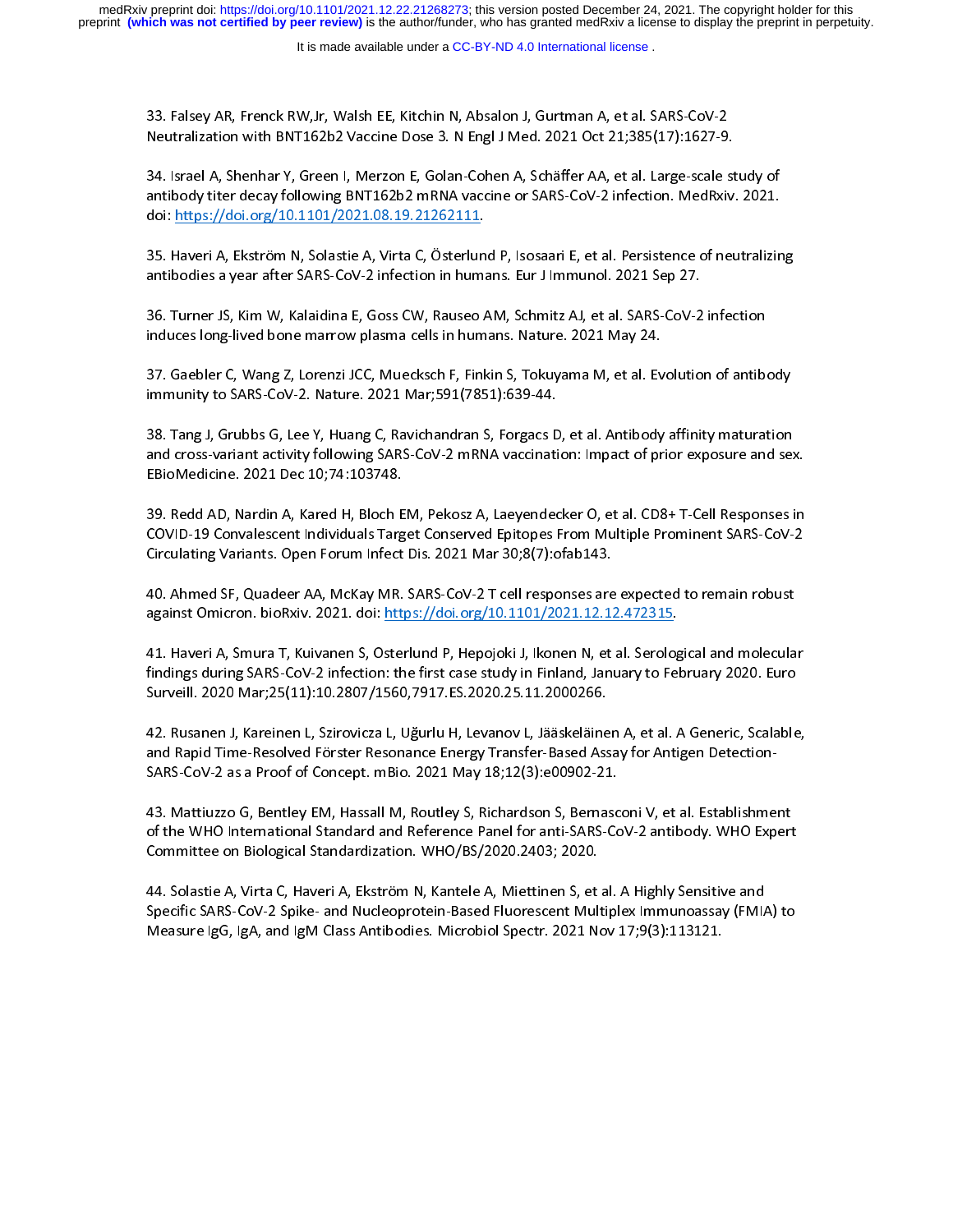It is made available under a [CC-BY-ND 4.0 International license](http://creativecommons.org/licenses/by-nd/4.0/) .

Tables<br>Table 1<br>SFL an<br>wild-ty Table 1. Geometric mean Igo concentrations, GMC [95% CI] expressed as BAO/Im for spike proteins<br>(SFL and RBD) and geometric mean titers, GMT [95% CI] of neutralizing antibodies (NAb) against<br>wild-type (WT) virus and three wild-type (WT) virus and three variants of concern Delta (B.1.617.2), Beta (B.1.351) and Omicron  $(B.1.1.529)$  in elderly (n=7-9) and health care workers (HCW) 21-42 (n=7) or 43-77 (n=8) days post  $\begin{array}{c}\n\text{booster mRNA vaccination (3<sup>rd</sup> dose of Community).}\n\end{array}$ 

|                | booster mRNA vaccination (3 T dose of Comirnaty). |                         |                      |                               |                       |                      |                                               |
|----------------|---------------------------------------------------|-------------------------|----------------------|-------------------------------|-----------------------|----------------------|-----------------------------------------------|
|                | Anti-SigG BAU/ml                                  |                         |                      | <b>NAb to SARS-CoV-2</b>      |                       |                      |                                               |
|                | Days post booster                                 | SFL [95% CI]            | RBD [95% CI]         | WT [95% CI]                   |                       |                      | Delta [95% CI] Beta [95% CI] Omicron [95% CI] |
| <b>Elderly</b> | 21-42                                             | 65 [35-120]<br>$n=9$    | 43 [20-90]<br>$n=9$  | 180 [55-560]<br>$n=7$         | 24 [5.8-100]<br>$n=7$ | 12 [3.3-44]<br>$n=7$ | $6.7$ [2.7-17]<br>$n=7$                       |
|                | $21-42$                                           | 120 [52-270]<br>$n=7$   | 62 [29-130]<br>$n=7$ | 290 [130-660]<br>$n=7$        | 140 [77-250]<br>$n=7$ | 64 [37-110]<br>$n=7$ | 24 [12-50]<br>$n=7$                           |
| <b>HCW</b>     | 43-77                                             | 140 [50-380]<br>$n = 8$ | 84 [34-200]<br>$n=8$ | 420 [180-<br>1000]<br>$n = 8$ | 150 [48-450]<br>$n=8$ | 78 [22-280]<br>$n=8$ | 41 [14-115]<br>$n=8$                          |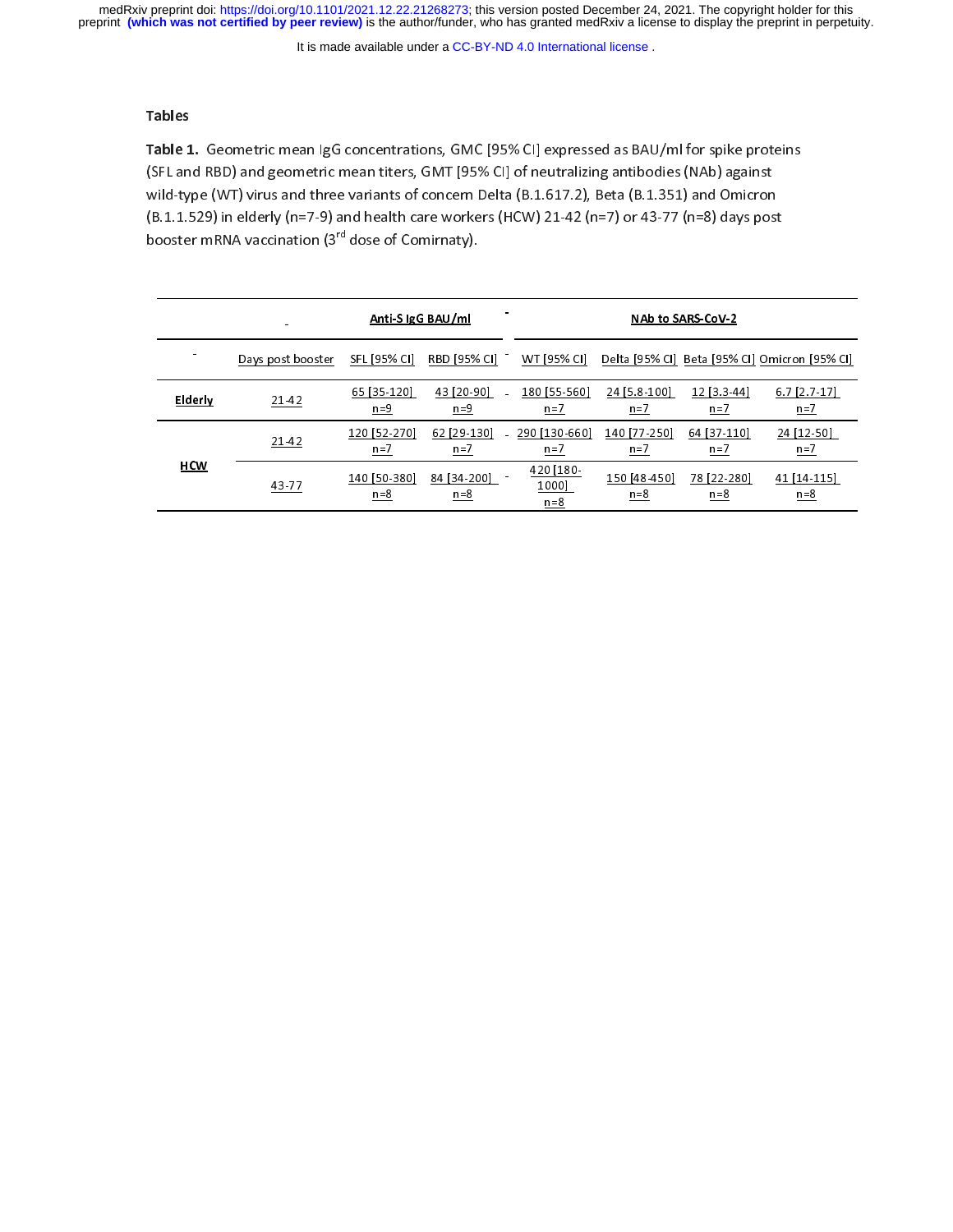It is made available under a [CC-BY-ND 4.0 International license](http://creativecommons.org/licenses/by-nd/4.0/) .

### Figure legends

Figure 1. Igo concentrations and geometric mean concentrations (onc) expressed as BAU/mi for<br>spike proteins (SFL and RBD) in elderly (n=9) and health care workers (HCW) 21-42 (n=8) or 43-77<br>(n=12) days post booster mRNA va (n=12) days post booster mRNA vaccination (3rd dose) using Comirnaty. Booster mRNA vaccinatio<br>Spikevax vaccinated HCWs 21-42 (n=1) and 43-77 (n=4). Spikevax vaccinated HCWs 21-42 (n=1) and 43-77 (n=4).

Figure 2. Neutralizing antibody (NAb) titers to wild-type (WT) virus and 3 variants of concern Delta<br>(B.1.617.2), Beta (B.1.351) and Omicron (B.1.1.529) in elderly (n=7) and health care workers (HCW) Figure 2. Neutralizing antibody (NAb) titers to wild type (WT) virus and 3 variants of concern belta<br>(B.1.617.2), Beta (B.1.351) and Omicron (B.1.1.529) in elderly (n=7) and health care workers (HCW)<br>21-42 (n=8) or 43-77 ( (Beta Corporation), Beta (Beta Corporation (Beta Corporation), and only (n=1) in electron care workers (HCW)<br>21-42 (n=8) or 43-77 (n=12) days post 3rd booster mRNA vaccination with Comirnaty or Spikevax<br>COVID-19 vaccine. 2021D-19 vaccine.<br>2011 - 43-78 (n=12) days post 3rd booster many post 3rd booster many variation with Comirate many post 3rd boo<br>2012 - Spikevax post 3rd booster many post 3rd booster many post 3rd booster many post 3rd bo COVID-19 vaccine.<br>Figure 3. Neutralizing antibody (NAb) titers to wild-type (WT) virus and 3 variants of concern Delta

 $(F.1.617.2)$ , Beta  $(F.1.351)$  and Omicron  $(F.1.1.529)$  in elderly (n=7) and health care workers (HCW) 21-42 (n=7) or 43-77 (n=8) days post 3rd booster mRNA vaccination with Comirnaty COVID-19 vaccine. Wilcoxon rank sum test \*=P<0.05, \*\*=P<0.01.

Figure 4. Neutralizing antibody (NAb) titers to wild-type (WT) virus and 4 variants Alpha (B.1.1.7),<br>Delta (B.1.617.2), Beta (B.1.351) and Omicron (B.1.1.529) 1 month after infection with WT, Alpha or |<br>|<br>|<br>|} Figure 4. Neutralizing antibody (NAb) titers to what type (WT) virus and 4 variants Alpha (B.1.1.7),<br>Delta (B.1.617.2), Beta (B.1.351) and Omicron (B.1.1.529) 1 month after infection with WT, Alpha<br>Beta variant and after o Beta variant and after one dose of Comirnaty COVID-19 vaccine. Wilcoxon rank sum test \*=P<0.05,<br>\*\*=P<0.01, \*\*\*=P<0.001.<br>\*\*=P<0.01, \*\*\*=P<0.001.  $***=P<0.01,***=P<0.001,$  $-$ Pso.01,  $-$ Pso.001.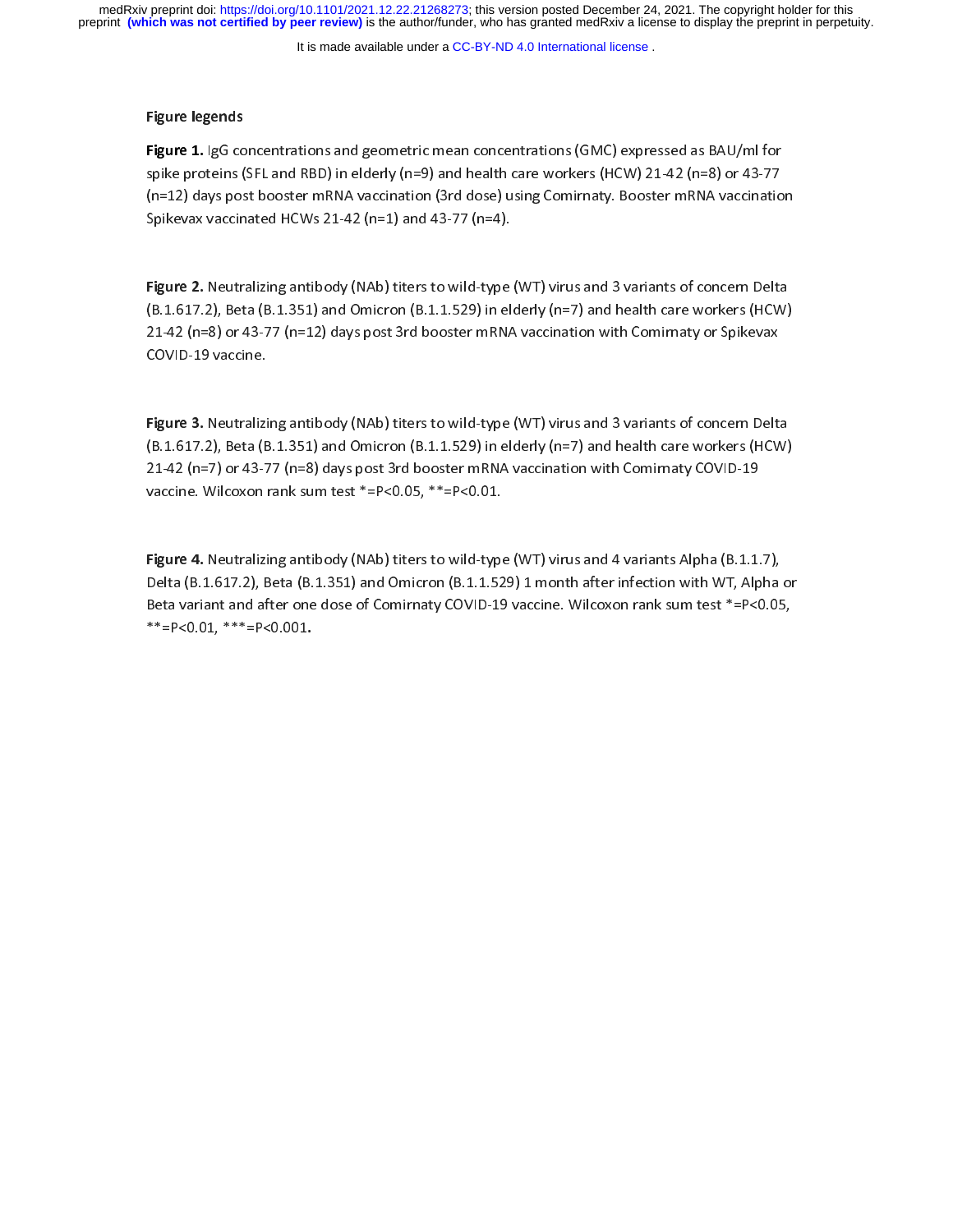medRxiv preprint doi: [https://doi.org/10.1101/2021.12.22.21268273;](https://doi.org/10.1101/2021.12.22.21268273) this version posted December 24, 2021. The copyright holder for this<br>preprint (which was not certified by peer review) is the author/funder, who has grante

It is made available under a [CC-BY-ND 4.0 International license](http://creativecommons.org/licenses/by-nd/4.0/) .

### Figures

### Figure 1.



### Figure 2.

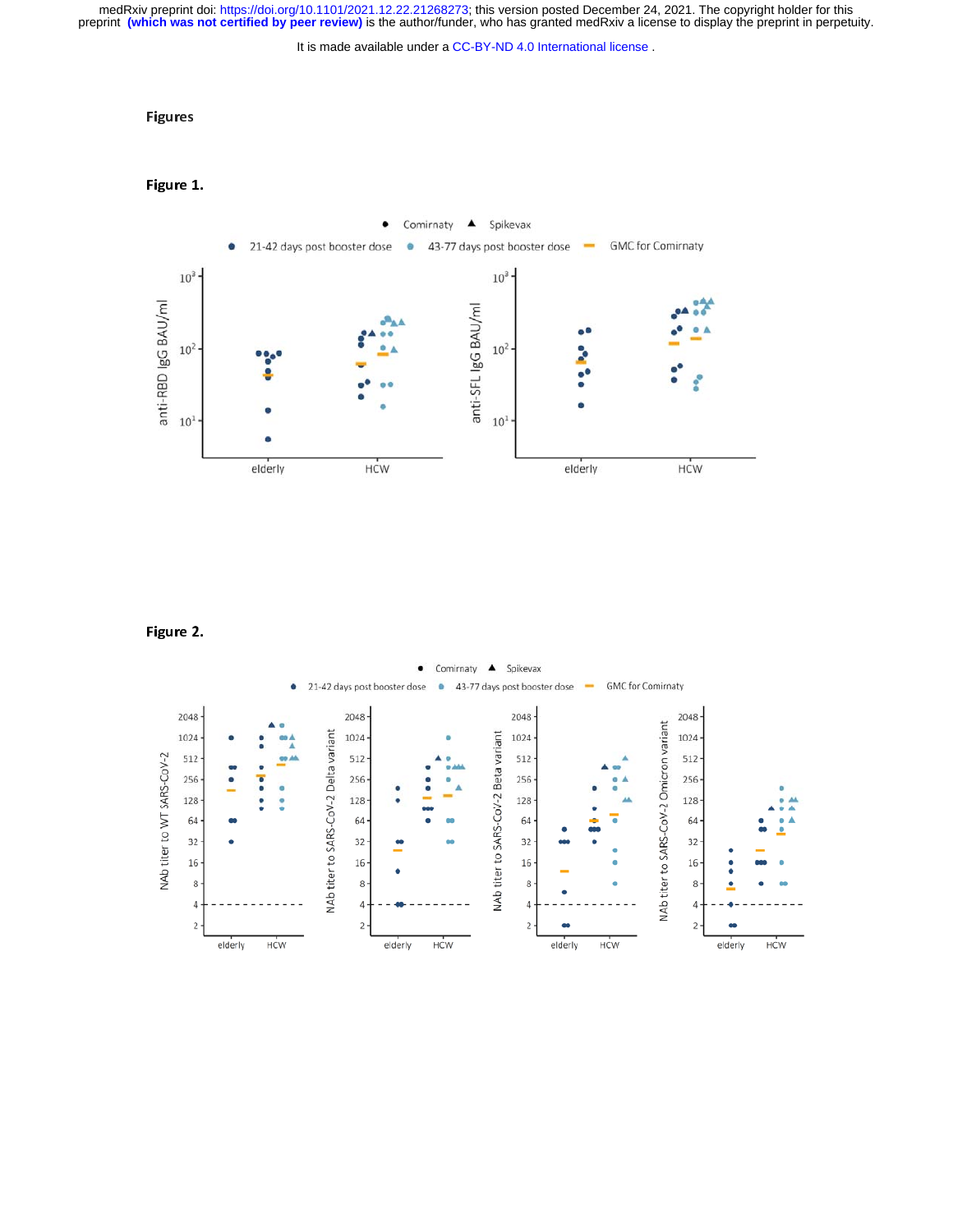medRxiv preprint doi: [https://doi.org/10.1101/2021.12.22.21268273;](https://doi.org/10.1101/2021.12.22.21268273) this version posted December 24, 2021. The copyright holder for this<br>preprint (which was not certified by peer review) is the author/funder, who has grante

It is made available under a [CC-BY-ND 4.0 International license](http://creativecommons.org/licenses/by-nd/4.0/) .

Figure 3.



Figure 4.